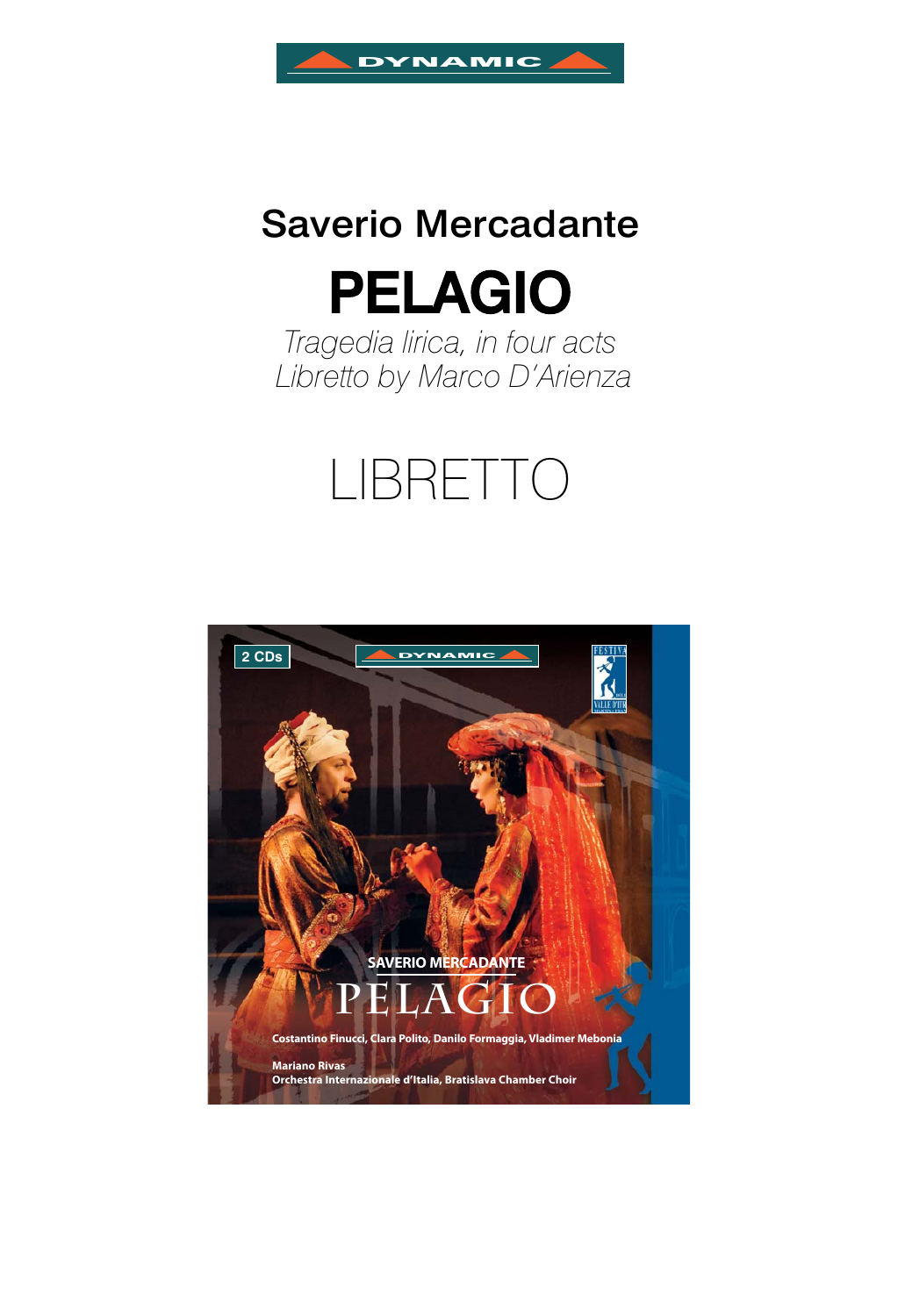# **ATTO PRIMO**

# **Scena Prima**

*Folto bosco sul davanti; in fondo un fiume, alla cui riva opposta è un palagio di architettura moresca, fiancheggiato da torri, internamente illuminato. È notte: il bosco è rischiarato dai raggi della luna. Pelagio solo si avvicina in mantello.*

O sospirata Gione, io ti saluto! **1** Qui segnato ha il confine a passi miei Amor di padre, e della patria amore… Delle Asturie tra' monti Viva alimenta ancor più d'un gagliardo La stessa fiamma ond'ardo… O Iberia, nel cor mio Sta il nuovo fato che ti serba Iddio: Il caduto vessillo Gloria del nome Goto Più bello e altero sventolar vedrai… *(Ode un calpestio)* S'avanza alcun… Restare io deggio ignoto. *(S'interna nel bosco)*

# **Scena II**

*Mendo, seguito da alcuni Spagnoli, e il suddetto in disparte.*

**Mendo** - *(S'avanza cautamente e invita gli altri a seguirlo)* Moviamo fra le tenebre **2**

Con palpitante core. **Coro** - Dolce è la mano stringerci Ne' giorni del dolore. **Mendo** - Ah! Della nostra patria Non piangeremmo il fato Se i giorni di Pelagio Avesse il ciel serbato! **Coro** - Se ancor potesse ai miseri La voce sua tuonar Speme non già, ma gloria Saprebbe in noi destar! Da quel giorno in nero ammanto Si vestì la Spagna intera: Crudo il Moro al nostro pianto Ride, al par che alla preghiera; Ed ardisce del Signore Fino ai templi profanar… Ah! Ne opprime il disonore Ma prudenza è il simular… *(A queste parole Pelagio si avanza con nobile ira)*

# **Scena III**

*Pelagio e i suddetti.*

**Pelagio** - No, non deve il disonore Fronte Ispana mai macchiar. *(Tutti nel veder Pelagio con sorpresa ed immensa gioia corrono a lui)* **Mendo / Coro** - Pelagio! **Pelagio** - Io stesso! **Coro** - O giubilo! Tra noi! **Mendo** - Tu vivo! E come? **Pelagio** - Salvommi ch d'Iberia Non vuol prostrato il nome. Nella cruenta polvere Ferito sol cadea, E ognuno tra cadaveri

**CD 1**

# **ACT ONE**

# **Scene One**

*A dense wood in the foreground; in the background a river and on its farther bank a palace of Moorish architecture, flanked by towers and illuminated within. It is night: the wood is illuminated by moonlight. Pelagio alone approaches, wrapped in his cloak.*

Oh beloved Gijon, I greet you! **1** Here the limit to my steps was set By my fatherly love, and by love of my land… In the mountains of Asturia Live and nourish more than a bold ma The very flame that burns within me… Oh Iberia, in my heart There is the new fate that God holds for you: The fallen banner Glory of the name Goto Will be seen fluttering fairer and prouder… *(rustling sounds are heard)* Someone is approaching… I must remain hidden. *(He withdraws into the wood)*

# **Scene II**

*Mendo, followed by a group of Spaniards, and the above standing to one side.*

**Mendo** – *(Stepping forward cautiously and signalling the others to follow him)* We move through the darkness **2**With trembling hearts. **Chorus** – It is sweet to hold one another's hands In days of sorrow. **Mendo** – Ah! We would not weep Over the fate of our land If heaven had preserved Pelagio's life! **Chorus** – If the wretched could hear His resounding voice Not hope, but glory Would he stir in us! Since that day all Spain has dressed in black: The cruel Moor laughs at our tears, and at our prayers; And even dares profane the temples of the Lord... Ah! We are oppressed by dishonour But prudence bids us hide... *(At these words Pelagio steps forward with noble anger)*

# **Scene III**

*Pelagio and the above.*

**Pelagio -** No, dishonour must never stain Spain's brow. *(Seeing Pelagio all the men run to him with great joy)* **Mendo/Chorus -** Pelagio! **Pelagio -** Myself! **Chorus -** Oh joy! With us again! **Mendo -**Alive! How can this be? **Pelagio - I** was saved for Iberia's name Will not be prostrated. In the cruel dust I fell only wounded, And among the corpses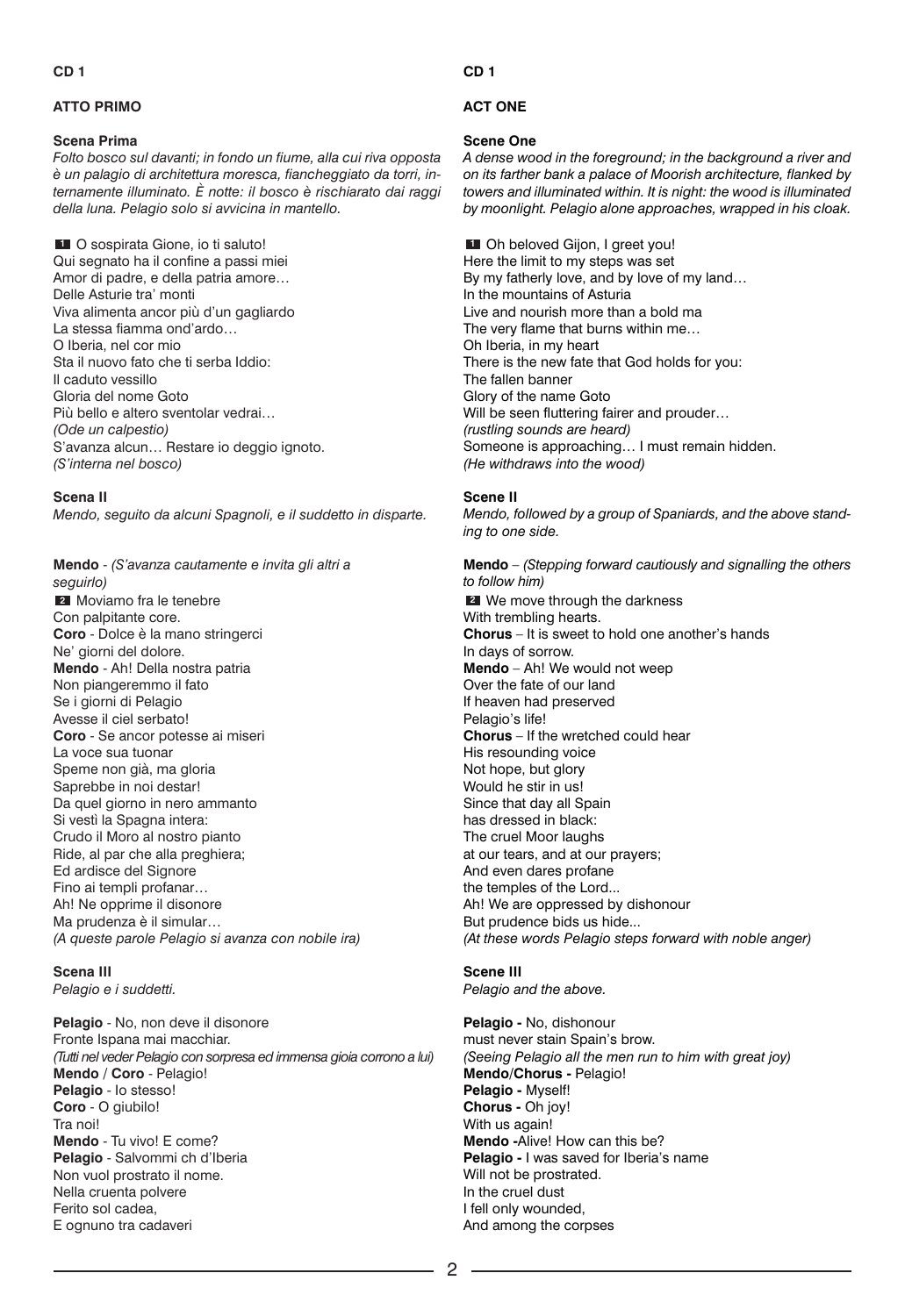Cadaver mi credea… **Mendo** / **Coro** - Tu forse? **Pelagio** - A tutti incognito Lunga stagione ho errato; Fin gli ultimi tuguri Fidente ho visitato; E un voto solo sciogliere Da tutti udii… **Mendo** / **Coro** - Che dici? **Pelagio** - De' mille cuori al fremito Risponde il vostro, amici? **Mendo** / **Coro** - E il puoi temer? **Pelagio** - Già splendono Della speranza i dì! **Mendo** / **Coro** - Tu speri? **Pelagio** - Tutto. **Mendo** / **Coro** - E compiere Potremo l'opra? **Pelagio** - Sì! Ma la diletta figlia Che pargola a Giralda qui lasciai? **Mendo** / **Coro** - Ah! *(Con tono di che non voglia annunziare una sventura)* **Pelagio** - Che! **Mendo** / **Coro** - Bianca… **Pelagio** - Parlate… Una sventura forse a me celate? *(Mendo e il Coro non rispondono; intanto si ode la voce di Bianca che scioglie un canto)*

#### **Scena IV**

*Bianca, Donzelle arabe, e i suddetti.*

**Bianca** - In terra solitaria **3** Languente, un fior crescea, Lo minacciava il turbine, Ed egli al suol cadea; Pietoso il vide amor, Ed ebbe vita il fior! **Donzelle arabe** - *(traversando il fiume su battelli illuminati)* Voghiamo compagne, voliamo alla sponda, Dell'arabo duce cantiamo il valor. Il zeffiro mite, che aleggia sull'onda, Pensieri soavi gli desti d'amor. **Pelagio** - Quel canto, o Dio, nel core Mi scende! **Mendo** / **Coro** - (Ahi! Sventurato genitore!) **Bianca** - Fu la sua vita un gemito Un sogno di speranza, Lungo un sospiro, un'ansia, Che i desideri avanza. Que' voti appaga amor, Sarà beato il fior. **Donzelle arabe** - Di nostre canzoni sia l'eco giuliva, Che desti all'ebbrezza di Bianca il pensier. Voghiamo compagne, voliamo alla riva, Ne invita la festa, ne attende il piacer. **Mendo** / **Coro** - *(a Pelagio)* Odi? **Pelagio** - Ebben? **Coro** - Sciolto è quel canto Da tua figlia. **Pelagio** - Per chi mai? **Mendo** - Per chi spregia il nostro pianto. **Pelagio** - Ciel! **Coro** - Ma l'onta ancor non sai. **Pelagio** - L'onta! E quale? **Mendo** - Bianca, sposa DìAbdel fia tra poco… **Pelagio** - Orrore! No, di crederlo non osa

All thought me dead... **Mendo/Chorus -** Did you perhaps? **Pelagio -** Unknown to all I have long wandered; With faith did I visit Even the humblest hovels; And heard from all lips One single vow... **Mendo/Chorus -** What are you saying? **Pelagio -** Do your hearts respond My friends, to the call of thousands? **Mendo/Chorus -** And do you doubt this? **Pelagio - Our days already shine** With fresh hope! **Mendo/Chorus -** What do you hope for? **Pelagio - Everything. Mendo/Chorus -** And can we accomplish This task? **Pelagio -** Yes! But what of my beloved daughter Whom I left a child here in Giralda's care? **Mendo/Chorus -** Ah! *(With the voices of men who do not wish to announce a mishap)* **Pelagio -** What! **Mendo/Chorus -** Bianca… **Pelagio -** Speak… Are you hiding bad news from me? *(Mendo and the Chorus do not answer; meanwhile Bianca is heard singing)*

#### **Scene IV**

*Bianca, Arab maidens, and the above.*

**Bianca -** In a desolate land **3** A languid flower grew, Threatened by the storm, It fell to the ground; Love looked on it in mercy, And the flower came to life! **Arab maidens -** *(crossing the river on boats with lights)* My friends we row, we fly to the bank, Singing of the valour of the Arab leader. The soft breeze, ruffling the waves, Stirs sweet thoughts of love. **Pelagio -** That singin, oh God, enters my very heart! **Mendo/Chorus -** (Ah! Unhappy father!) **Bianca -** Its life was a moan A sigh of hope A long and anxious sigh Speaking of desire. Love responds to that cry, The flower will be happy. **Arab maidens -** Let the happy echo of our songs stir Bianca's thought to delight. My friends we row, we fly to the bank, The feast summons us, pleasure awaits. **Mendo/Chorus -** *(to Pelagio)* Do you hear this? **Pelagio -** Well? **Chorus -** The voice that sings is your daughter's. **Pelagio - For whom does she sing? Mendo -** For him who scorns our tears. **Pelagio -** Heavens! **Chorus -** But you do not know the shame. **Pelagio -** The shame! What shame? **Mendo -** Bianca is soon to wed Abdel… **Pelagio -** Oh horror! No, my father's heart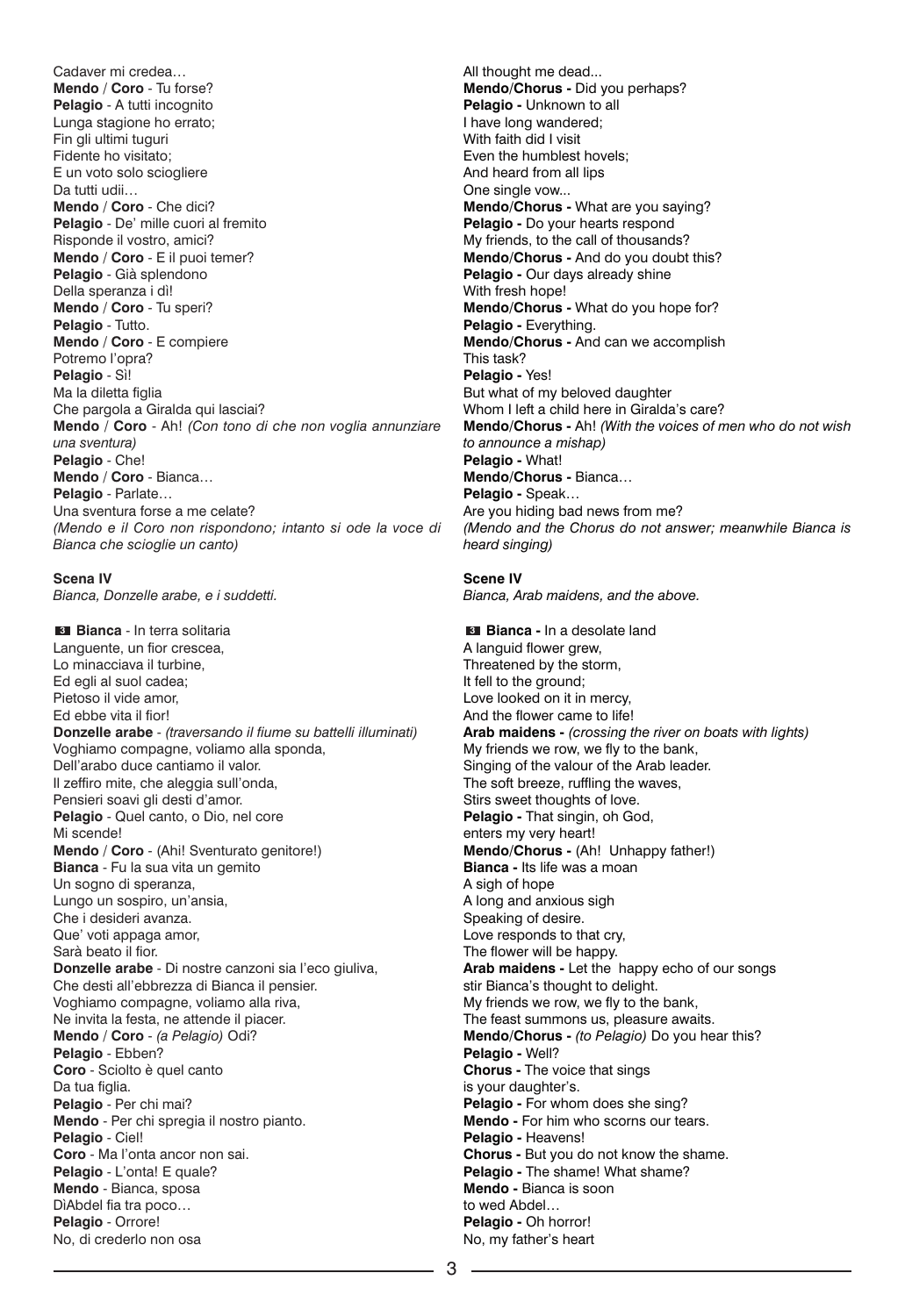Il mio cor di genitore. **Coro** - Troppo è vero! **Pelagio** - *(con ira repressa)* Ah! Il premio è questo A miei stenti… **Mendo** - *(per calmarlo)* Deh! Pelagio, Quello sdegno a noi funesto Fia! **Pelagio** - *(risoluto)* Del Moro nel palagio Ora… io stesso… *(per allontanarsi)* **Mendo** - *(arrestandolo)* Tu! Che ardisci? Pria del dì nol puoi sperar. **Coro** - *(trattenendolo)* Resta… **Pelagio** - No… **Coro** - Se ti tradisci Chi più noi potrà salvar? **Pelagio** - Non so, non so più reggere **4** All'ira che m'affanna: Tremi che a tanta infamia D'un padre il cor condanna. Ah! Se ad amare lagrime La figlia mi serbò, Io del rimorso immagine Al guardo suo sarò. **Mendo**/ **Coro** - Taci, Pelagio, improvvidi Sensi il furor consiglia: Chi scorda padre e patria Non è, non è tua figlia. Resta fra noi… **Pelagio** - Lasciatemi: Veder la figlia io vo'. *(Fugge pel fondo. Mendo e il Coro lo seguono alquanto con la sguardo, poi si disperdono nel bosco)*

#### **Scena V**

*Interno di un padiglione moresco, rischiarato da una lampada di alabastro. È cinto di arazzi, che a suo tempo aperti lasciano vedere un giardino. Ad un lato del padiglione è un sofà. Bianca e Giralda.*

**Giralda** - Almen di vaghe e peregrine gemme **5** Adorna il tuo bel crine. **Bianca** - Ah! mia Giralda, Fiori non vo' né gemme. **Giralda** - Ne stavi, ed or… **Bianca** - Tremendo Il più caro avvenir per me si mostra. La mia mente è sconvolta… Veder mi parve… **Giralda** - Che vedesti? **Bianca** - Ascolta. **Bianca** - Immerso nel silenzio **6** Era il creato intero, E amor di sogni rosei Beava il mio pensiero. D'Imene il lieto cantico Già udia festante il cor… Quando m'appar fantasima Irato il genitor! Cado a' suoi piedi io supplice, Come chi vuol perdono. Ei grida in suon terribile -Padre più a te non sono.- Abbatte l'ara un fulmine, Il tempio al suol crollò… Ahi - nel dolor a vivere Il ciel mi condannò! **Giralda** - Al tuo terrore rifuggi, o Bianca, Fra le memorie l'alma rinfranca. Non arrestarti… **Bianca** - Taci…

Cannot believe this. **Chorus -** Sadly it is true! **Pelagio -** *(suppressing his rage)* Ah! This is the reward For all my hardships… **Mendo -** *(trying to calm him)* Alas! Pelagio, Your anger will be Our undoing! **Pelagio -** *(with determination)* I... myself… Will go to the Moor's palace *(moving away)* **Mendo -** *(holding him back)* You! What would you do? You cannot hope before day breaks. **Chorus -** *(holding him back)* Stay… **Pelagio -** No… **Chorus -** If you are discovered Who will save us? **Pelagio -** I cannot, I cannot overcome **4** The anger within me: Tremble that a father's heart Should be condemned to such infamy. Ah! If my daughter has brought me bitter tears, I shall be the image of remorse In her eyes. **Mendo/Chorus -** Be silent, Pelagio, anger Prompts you to foolish thoughts: If she forgets her father and her country No, she is not your daughter. Stay with us... **Pelagio -** Leave me: I want to see my daughter. *(He rushes out at the back. Mendo and the Chorus watch him and then disperse in the wood)*

#### **Scene V**

*The interior of a Moorish pavilion, illuminated by an alabaster lamp. It is enclosed with tapestries, which open onto a view of a garden. A sofa on one side of the pavilion. Bianca and Giralda.*

**Giralda -** Dress your wild fair hair **5** With lovely gems. **Bianca -** Ah! My Giralda, I want neither flowers nor gems. **Giraldi -** But you were... **Bianca -** Terrible Is the dearest future for me. My mind is distraught... I thought I saw... **Giralda -** What did you see? **Bianca -** Listen. **Bianca** - The entire universe Was bathed in silence. And rosy dreams of love Delighted my mind. The sweet song of marriage Sounded in my joyous heart... When the phantom Of my angry father appeared! I fell entreating at his feet, Like one who seeks forgiveness. He shouted in terrible tone - I am no longer your father. - Lightning struck the altar, The temple fell to the ground... Ah - heaven condemns me To live in pain! **Giralda -** Flee from your terror, oh Bianca, Fortify your spirit with memories Do not hold back... **Bianca -** Be silent...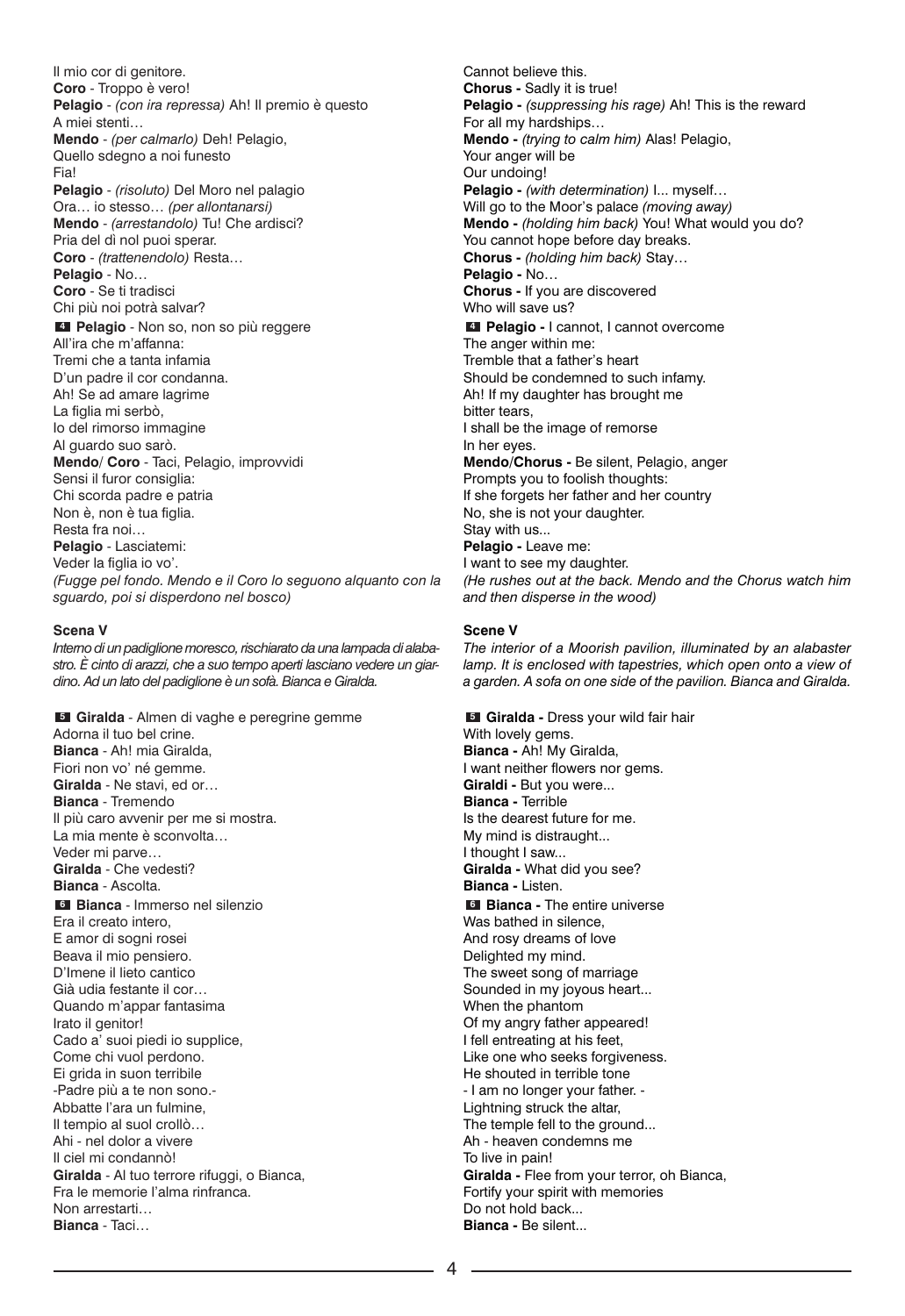**Giralda** - Lo stesso Tuo padre a lui l'avria concesso. *(Odesi di dentro armonia festiva)* Odi, il festivo concento T'invita ll'ara. **Bianca** - All'ara! **Giralda** - Amor Sgombri il fatal presentimento. **Bianca** - Dunque esser lieta il posso ancor! Alla gioia or t'abbandona, **7** Non più palpiti, mio cor: Odi, l'eco ne risuona Che favella a te d'amor. Ah! Se il padre a me pietoso Dal suo ciel sorriderà, Nell'affetto d'uno sposo Ebbra l'alma ognor vivrà. **Giralda** - Vieni, il padre a te pietoso Dal suo ciel sorriderà. *(Giralda invita Bianca a seguirla; in questo appare Abdel, e Giralda esce)*

# **Scena VI**

*Abdel e Bianca.*

**Abdel** - *(avvicinandosi a Bianca, con immensa gioia)* Bianca, de' nostri voti **8** Giunta è l'ora beata! **Bianca** - Ah! Della gioia che mi ride intorno Mercé n'abbi da me… **Abdel** - Deh! vieni all'ara. Ogni altro indugio è morte Per questo cor… T'affretta… **Bianca** - (O ciel!) **Abdel** - Deh, Bianca, vieni, amor n'aspetta! *(Bianca vorrebbe andare, ma il suo piè mal fermo non seconda il suo desio. Abdel non crede a se stesso e con stupore le dice:)* Tu tremi, e di mestizia **9** Perché scolori il viso? Bella de' cieli immagine, Dischiudi il il labbro al riso. Sai che possanza e gloria Un nulla son per me. La vita avessi a perdere La perderei per te. **Bianca** - Parmi che scossa l'anima Muta al piacer sia resa… Parmi d'Ispani e d'Arabi Voci sentir d'offesa… Ma se pietade e grazia Trovò mia prece in te, Amarti e mando vivere Legge è del ciel per me. *(S'ode di nuovo l'armonia festiva)* **Abdel** - Odi: muoviamo a compiere Il voto dell'amor.

*(Ad un cenno di Abdel si aprono le cortine del padiglione. Mostrasi amenissimo giardino guarnito di lumi. Empiono la scena sui lati uomini, donzelle e fanciulli Arabi; questi ultimi con un mano coppe d'oro. A mezzo del giardino veggonsi qua e là getti di acqua rischiarati da lampade d'alabastro. Presso ai soldati, Aliatar e Asan; Giralda presso le donzelle.*

# **Scena VII**

*Asan, Aliatar, Giralda, Soldai, Uomini, Donzelle, e Fanciulli Arabi, e i suddetti.*

**Giralda e Donzelle** - Superba qual rosa, che al sole si schiude, Che cento bellezze nel grembo racchiude,

**Giralda -** Your father himself Would have given you to him. *(Festive music is heard from within)* Listen, the festive music Invites you to the altar. **Bianca -** To the altar! **Giralda -** Love Brush aside this fatal foreboding. **Bianca -** So I may still be happy! Give yourself over to joy now, **7** My heart, tremble no longer: Here the echo sounds Speaking to you of love. Ah! If my father smiles down on me In pity from heaven In the love of a husband My soul will live in delight. **Giralda -** Come now, your father will smile down on you In pity from heaven. *(Giralda invites Bianca to follow her; at this moment Abdel appears and Giralda leaves)*

# **Scene VI**

*Abdel and Bianca*

**Abdel -** *(approaching Bianca, with great joy)* Bianca, our desires **8** Are soon to be realised! **Bianca -** Ah! May you be rewarded by The joy that now overwhelms me… **Abdel -** Ah! Come to the altar. Any delay would be death For my heart… Hurry… **Bianca -** (Oh heavens!) **Abdel -** Ah, Bianca, come, love awaits us! *(Bianca tries to follow him but her faltering feet stop her. Abdel cannot believe this and speaks to her in astonishment:)* You tremble, why does your face **9** Turn pale and sad? Fair image of heaven Open your lips to laughter. You know that might and glory Are nothing for me. If I had to lose my life I would lose it for you. **Bianca -** I feel that my heart Has been struck dumb to pleasure... I seem to hear words of offence From Arabs and Spaniards... But if my prayers find Pity and mercy in you Then heaven's law for me Is to love you. *(Again we hear festive music)* **Abdel -** Listen: let us go And take our marriage vows.

*(At a signal from Abdel the curtains of the pavilion are opened. We see a beautiful, illuminated garden. The scene fills on the sides with Arab maidens and boys; the latter bearing a golden cup. In the middle of the garden here and there fountains are lit by alabaster lamps. Beside the soldiers, Aliatar and Asan; Giralda with the maidens.*

# **Scene VII**

*Asan, Aliatar, Giralda, Soldiers, Men, Women, and Arab boys, and the above.*

**Giralda and Maidens -** As splendid as a rose, opening to the sun Its heart filled with a hundred beauties,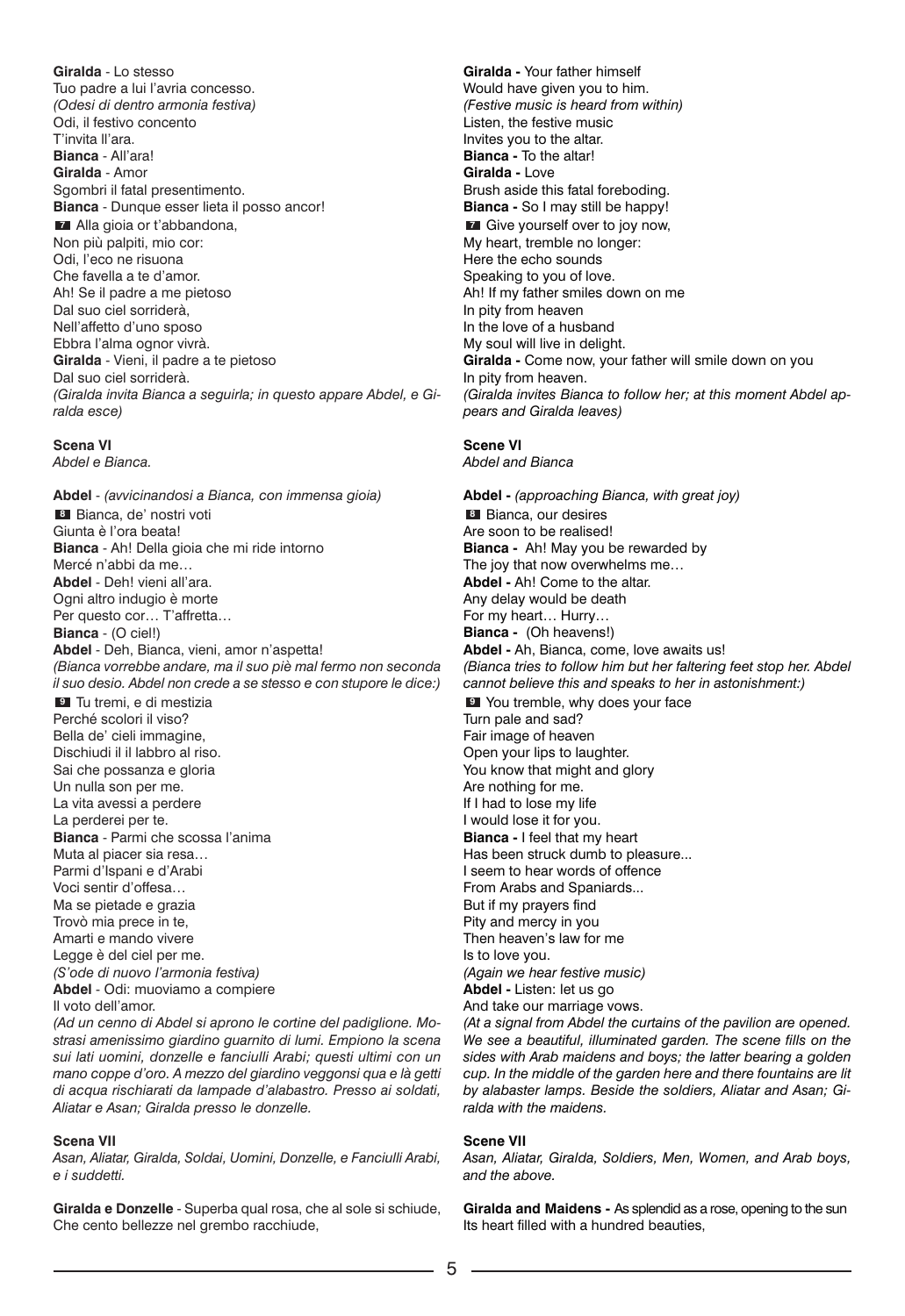È Bianca, la cara, vezzosa donzella. Or presso all'istante che brama il suo cor, Sorrida a sua vita l'incanto d'amor. **Asan, Aliatar e Soldati** - Abdel viva! All'ara innante **10** Sia beato il suo gran core. Dopo il lauro trionfante Colga il mirto dell'amore. Lieto l'Arabo vedrà Il valore e la beltà. **Abdel** - *(incitando Bianca a seguirlo)* Bianca… **Bianca** - *(secondando i desideri di Abdel)* Son teco… **Abdel** - O giubilo! **Bianca** - *(arrestandosi, affettuosamente)* Ma pria ch'io mova, dèi… **Abdel** - Parla, che mai? **Bianca** - Promettere Or pace a tutt'i miei Almen gl'Ispani sappiano Ch'io rispettai lor fede; Che a te per farli incolumi Diede il mio cor mercede. **Abdel** - Favor fia lieve, credimi, Perch'io ti mostri amor… **Bianca** - *(fissandolo teneramente)* Abdel! **Abdel** - Ed altro chiedere Tu brami? **Bianca** - *(abbracciandolo)* O nobil cor! **Abdel e Bianca** - *(con immenso trasporto)* Vieni, d'amore all'estasi Il nostro cor schiudiamo; Né il labbro di ripetere Si stanchi - Io t'amo, io t'amo! E quando l'urna gelida Il cener nostro avrà, Pur dell'amore il palpito Ardente sentirà! **Gli altri** - Superba qual rosa, *ecc. (Al canto di gioia, cui si uniscono lieti concenti, sciolti dalle fanfare arabe, Bianca e Abdel muovono verso il fondo)*

# **ATTO SECONDO**

#### **Scena Prima**

*Stanza negli appartamenti di Abdel. La soffitta è di legno di cedro e brilla per oro e azzurro. Essa poggia sopra sottili colonne di alabastro, tra cui apronsi leggere arcate. Da queste vedonsi contigue due torri. Il fondo della stanza riesce ad un largo verone, che lascia vedere di lontano colline e boschi, e più dappresso la città di Gione. Porte ai lati. La stanza è guarnita di ottomane e di sofà, ornati di tessuto ricamato in oro ed in argento. Ad una colonna pendono una curva scimitarra ed un rotondo scudo. Bianca e Aliatar. Aliatar entra, s'inchina e si arresta sul primo uscio a sinistra.*

**Bianca** - Che rechi? **11 Aliatar** - Uno stranier chiede parlarti. **Bianca** - Chi fia? **Aliatar** - Si dice amico Dell'estinto Pelagio. **Bianca** - (Del padre!) A me lo guida. *(Aliatar s'inchina ed esce)* Oh, qual balena in me tristo presagio!

#### **Scena II**

*Pelagio e la suddetta. Pelagio si presenta sul primo uscio a sinistra. Egli è avvolto in lungo mantello, ed ha il viso in parte anche dal mantello coperto.*

Bianca, this dear, charming maid. Now in the moment that her heart has desired The delight of love smiles upon her. **Asan, Aliatar and Soldiers -** Long live Abdel! At the altar **10** May his great heart find happiness. After the laurels of victory May he gather the fruit of love. The happy Arab will find Valour and beauty. **Abdel -** *(inviting Bianca to follow him)* Bianca... **Bianca -** *(responding to Abdel's wishes)* I am with you... **Abdel -** Oh joy! **Bianca -** *(stopping, affectionately)* But before I step forward, you must... **Abdel -** Speak, what can this be? **Bianca -** Promise Peace to all my people Let the Spanish know That I have respected their faith; That to save them all I have given my heart. **Abdel -** This is but a light request, believe me, As proof of my love for you... **Bianca -** *(gazing tenderly at him)* Abdel! **Abdel -** Do you wish to ask Anything more of me? **Bianca -** *(Embracing him)* Oh noble heart! **Abdel and Bianca -** *(in a frenzy of delight)* Come, let us open our hearts To the ecstasy of love; Nor will our lips tire Of repeating - I love you, I love you! And even when the cold grave Claims our ashes Will the throb of our love Still be heard! **The others** - As splendid as a rose, *etc. (Accompanied their song of joy, joined by happy music, closed by Arab fanfares, Bianca and Abdel move towards the back)*

# **ACT TWO**

#### **Scene One**

*A room in Abdel's apartments. The ceiling is in cedar, splendidly decorated in gold and blue. It is supported on slender alabaster columns forming light arches. Through the arches we see two towers. The back of the room opens onto an ample balcony, from which hills and woods are seen in the distance and, closer at hand, the city of Gijon. Doors on either side. The room is furnished with couches and sofas, decorated with gold and silver cloth. From one column a curved scimitar and a shield are hanging. Bianca and Aliatar. Aliatar enters, bows and stops at the first door on the left.*

**Bianchi -** What news? **11Aliatar -** A foreigner wishes to speak to you. **Bianca -** Who is he? **Aliatar -** A friend, he says Of the late Pelagio. **Bianca - (Of my father!) Bring him in.** *(Aliatar bows and leaves)* Oh, what a sad foreboding I feel!

#### **Scene II**

*Pelagio and Bianca. Pelagio appears at the first door on the left. He is dressed in a long cloak which also covers part of his face.*

**Bianca** - *(vivamente, alzandosi)* Chi sei?

**Bianca -** *(rising briskly)* Who are you?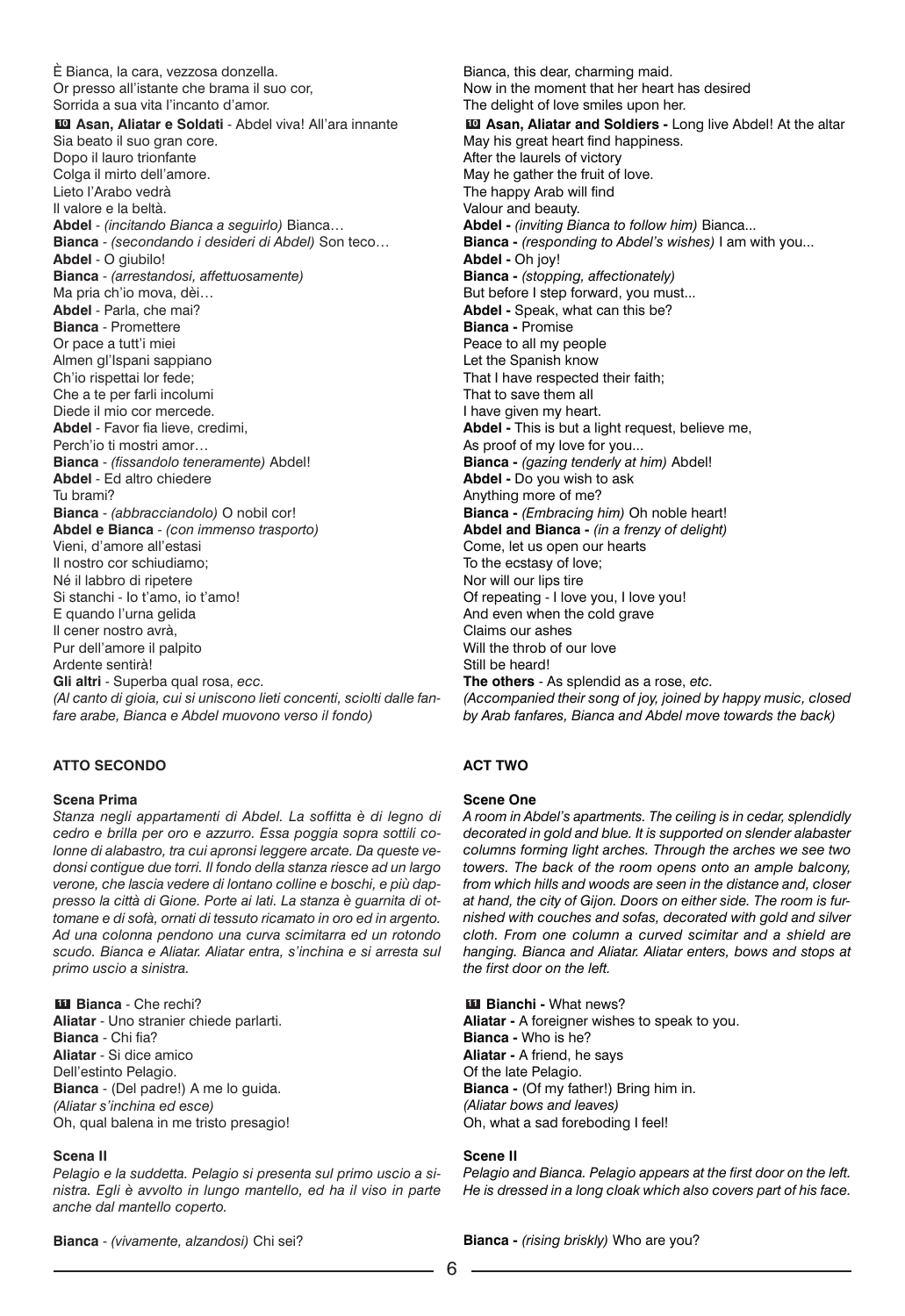**Pelagio** - Son tal che giungere Più presto a te dovea. **Bianca** - Chi tel negava? **Pelagio** - L'Arabo A me nol permettea. **Bianca** - Il padre… **Pelagio** - Nell'orribile Mischia io raccolsi. **Bianca** - Spento? **Pelagio** - No, ma languente… **Bianca** - Oh! Narrami… Ebbe per me un accento? **Pelagio** - Ei fra gli estremi aneliti **12** Di te mi favellava: Dell'alma sua benefica Rugiada ti chiamava. **Bianca** - Ei! **Pelagio** - Mi dicea - La misera Conforta nel dolore; Fa che la mia memoria Viva ella serbi in core… **Bianca** - Eterna ell'è! **Pelagio** - La patria In me rispetti… **Bianca** - Oh quanto! Potessi io dell'intrepido L'urna bagnar di pianto! **Pelagio** - Tu menti. **Bianca** - No… **Pelagio** - Quel cenere Spregiato fu. **Bianca** - Non mai! **Pelagio** - Giurasti amore a un empio. **Bianca** - Da strage i miei salvai… **Pelagio** - Mentisci ancora. **Bianca** - Ascoltami… **Pelagio** - Udirti! Già l'avello Si schiude… **Bianca** - O Dio! **Pelagio** - Sollevasi Il padre tuo da quello. **Bianca** - Ma chi sei tu? Disgelati! **Pelagio** - Tuo padre son. *(Sciogliendosi dal mantello)* **Bianca** - Pietà! **Pelagio** - Io vivo ancora, o perfida! **Bianca** - Deh! *(Correndo a lui con trasporto per abbracciarlo)* **Pelagio** - *(scacciandola)* Sciagurata… va'. *(Bianca cade nel massimo abbattimento su di un sofà. Pelagio rimane immobile. Breve silenzio)* Ne' perigli, fra le squadre Tu destavi il mio valore: Eri l'angelo del padre Ne' momenti del dolore. Per te sol vedea fiorita D'una speme la mia vita. Ah! Pensando che il mio nome La tua colpa dee macchiar, Io mi sento già le chiome Sulla fronte sollevar! **Bianca** - *(si avvicina al padre e piangendo supplichevole gli dice:)* **13** Deh! Ti mova questo pianto, Frena, ah, frena il tuo furore! Un dover per me fu santo, Mi fu legge questo amore. Te dicea la fama estinto, Era il ceppi un popol vinto; La mia patria estremo fato Era presso a minacciar. Ah! se tutti ho in un salvato Devi, o padre, perdonar!

**Pelagio -** I am one who should Have come to you sooner. **Bianca -** Who stopped you? **Pelagio -** The Arab Would not let me in. **Bianca -** My father... **Pelagio -** I lifted him out Of the terrible slaughter. **Bianca -** Dead? **Pelagio -** No, but dying... **Bianca -** Oh! Tell me... Did he speak a word for me? **Pelagio -** With his last breath **12** He spoke of you: He called you the soothing dew Of his soul. **Bianca -** He! **Pelagio -** He told me - Comfort The poor girl in her sorrow; Make her hold me For ever in her mind... **Bianca -** This memory is eternal! **Pelagio -** Let her respect her country  $In me.$ **Bianca -** Oh how much I do! Could I but bathe the hero's tomb With my tears! **Pelagio -** You lie. **Bianca -** No... **Pelagio -** You have dishonoured His ashes. **Bianca -** No, never! **Pelagio - You have sworn love to an ungodly man. Bianca -** I have saved my people from death. **Pelagio -** You lie again. **Bianca -** Listen to me... **Pelagio -** Listen to you! Even now The tomb yawns open... **Bianca -** Oh God! **Pelagio -** Your father Rises from his tomb. **Bianca -** Who are you? Reveal yourself! **Pelagio -** I am your father. *(Opening his cloak)* **Bianca -** Mercy! **Pelagio -** I am still alive, oh false daughter! **Bianca -** Ah! *(rushing with joy to embrace him)* **Pelagio -** *(Pushing her back)* Wretch... away. *(Overwhelmed Bianca falls onto a sofa. Pelagio stands motionless. A short silence)* Amid the danger, with my men You inspired my courage: You were your father's angel In the moments of pain. For you alone did hope Blossom in my breast. Ah! Thinking that your sin Has stained my name, I feel my hair Stand on end! **Bianca -** *(approaching her father, weeping, she entreats him:)* Alas! Let these tears move you, **13** Hold back, ah, hold back your anger! This love was a sacred duty It was a law for me. You were said to be dead And the vanquished people in chains; A dreadful fate was about To fall upon my people. Ah! If the sacrifice of one saved all Father, you must pardon me!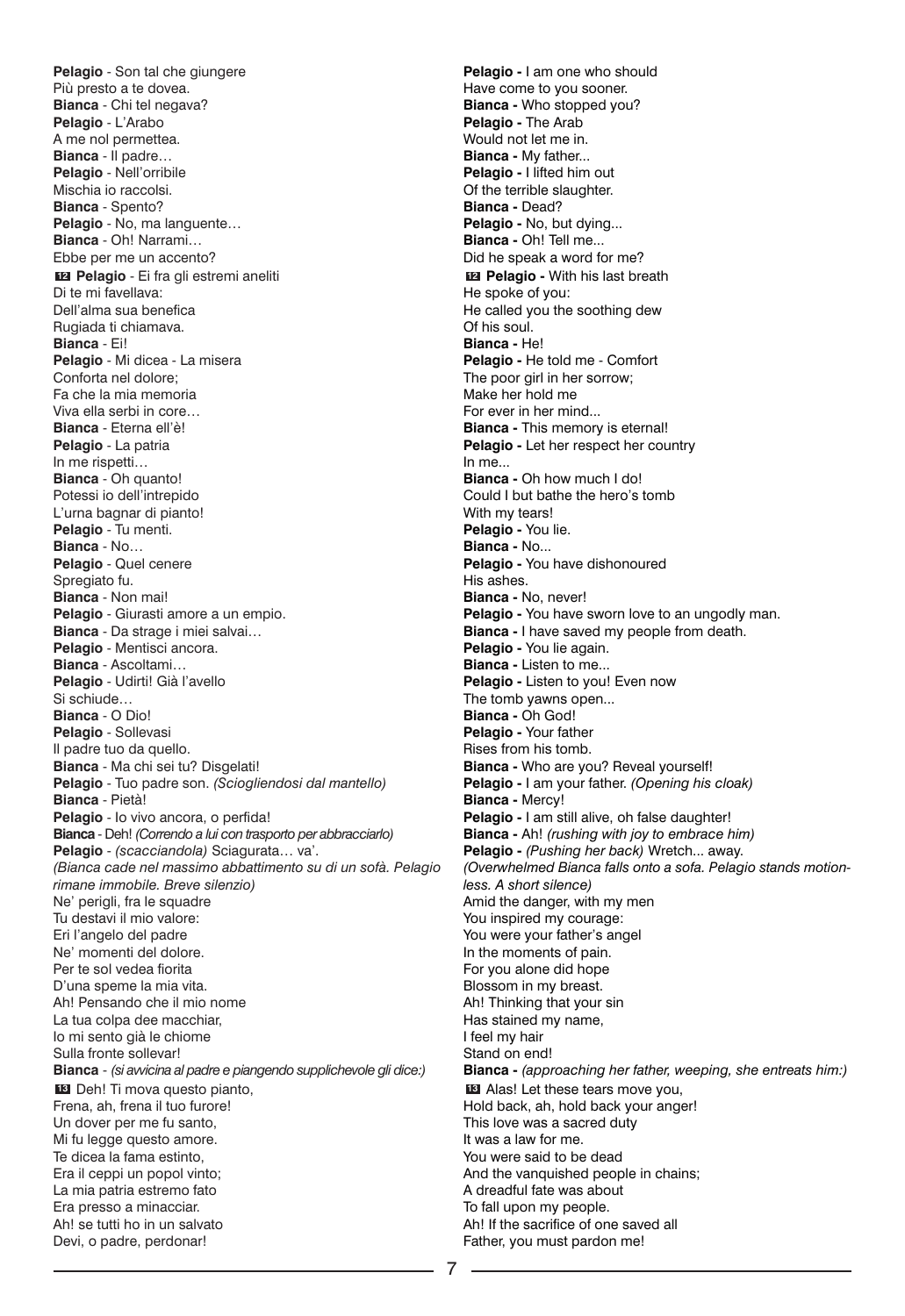*(Cade in ginocchio)* **Pelagio** - *(la guarda fissamente con frenata tenerezza; la fa sogere e poi come preso da un pensiero, le dice risoluto:)* Ebben, può acor rivivere **14** L'onor del nostro nome. **Bianca** - *(con fidanza)* Ah! Sì! **Pelagio** - Tu il puoi; colpevole Fanne l'ammenda. **Bianca** - *(con ansia)* E come? **Pelagio** - Mi segui… È a te ricovero Il sen del genitor. **Bianca** - Ah! Padre… **Pelagio** - Ad ogni palpito Chiude per l'empio il cor. *(Bianca è per seguirlo; ma udendo di dentro la voce di Abdel si arresta. Pelagio fissa su di lei lo sguardo con sorpresa)* **Abdel** - *(di dentro)* Innamorato zeffiro Di fiore in fior movea, Un ne mirò che languido Al suolo già cadea. Con l'aura sua d'amor Diede la vita al fior! **Bianca** - O cielo! **Pelagio** - *(afferrandola con forza pel braccio e traendola seco)* Vieni… **Bianca** - Lasciami… **Pelagio** - E pensi… **Bianca** - Ah! Padre mio… Fui figlia… **Pelagio** - *(con ira sempre crescente)* Che! **Bianca** - *(risoluta)* Perdonami… Consorte a lui son io. **Pelagio** - Va, che pietà non meriti. Sii… tu… *(per maledirla)* **Bianca** - *(con un grido fa che la tremenda parola non sia detta da Pelagio)* No, padre, deh! Non proferire. **Pelagio** - *(ributtandola con ira repressa)* Scostati… Il ciel scordasti e me. Tu morir dovevi, ingrata. Pria che a lui ti fossi data. Delle rose il serto cingi Che bramato fu da te. Va, dell'empio al sen ti stringi. Ma non hai più padre in me! **Bianca** - *(con accento affannoso)* Deh! Rivoca quell'accento Che n'agghiaccia di spavento. Se son rea tua figlia sono; Parlar dee pietade in te O m'accorda il tuo perdono O la tomba schiudi a me. *(Le preghiere di Bianca non volgono a frenare Pelagio, che nel massimo furore la scaccia da sé e rapidamente fugge per là ond'è entrato. Bianca reggendosi a stento entra pel primo uscio*

**Scena III**

*a destra)*

*Asan e Abdel. Asan cautamente esce dal secondo uscio a destra; si ferma, volge lo sguardo a donde Pelagio è sparito, e resta incerto per qualche istante. Indi risoluto va di nuovo verso il secondo uscio, dal quale si mostra Abdel.*

**Abdel** - *(sommessamente)* Asan… **15 Asan** - *(con ira repressa)* Partì! **Abdel** - Chi fia? **Asan** - Tel dissi: amico Ei di Pelagio, e a Bianca

*(She falls to her knees)* **Pelagio -** *(staring at her with restrained tenderness; he has her rise and then, as though caught up in his thoughts, says firmly:)* **14** The honour of your name May live again. **Bianca -** *(confidently)* Ah! Yes! **Pelagio -** You can do this; guilty as you are Make amends. **Bianca -** *(anxiously)* And how? **Pelagio -** Follow me... Your father's breast Will shield you. **Bianca -** Ah! Father... **Pelagio -** Close your heart To all love for the ungodly man. *(Bianca is about to follow him; but she stops when she hears Abdel's voice from within. Pelagio looks at her in astonishment)* **Abdel -** *(from within)* The loving breeze Moved from flower to flower, And saw one languish And fall to the ground. With his breath of love He gave new life to the flower! **Bianca -** Oh heavens! **Pelagio -** *(taking her arm firmly and dragging her with him)* Come... **Bianca -** Leave me... **Pelagio -** And you think... **Bianca -** Ah! My father... I was your daughter... **Pelagio -** *(increasingly angry)* What! **Bianca -** *(with determination)* Forgive me... I am his bride. **Pelagio -** Away, you do not deserve my pity. You... are... *(about to curse her)* **Bianca -** *(with a scream that stops Pelagio from uttering the terrible word)* No, father, alas! Do not curse me. **Pelagio -** *(rejecting her with suppressed anger)* Move aside... You have forgotten heaven and me. You should have died, ungrateful girl. Before giving yourself to him. Put on your brow the rosy wreath That you desired. Go, embrace the infidel. But you no longer have a father in me! **Bianca -** *(speaking breathlessly)* Ah! Take back those words That chill and frighten me. Though I am guilty, I am your daughter; Pity must speak in you Now grant me your forgiveness Or I shall go to my grave. *(Bianca's entreaties do not move Pelagio who is overwhelmed with rage and pushes her aside before hurrying out from the door where he had entered. Bianca, scarcely able to stand, goes through the first door on the right)*

## **Scene III**

*Asan and Abdel. Asan cautiously enters through the second door on the right; stops and looks at the door through which Pelagio has just left, standing in doubt for a moment. Then he goes resolutely to the second door, where Abdel appears.*

**Abdel -** *(in a quiet voice)* Asan... **15Asan -** *(with repressed anger)* He has gone! **Abdel -** Who was it? **Asan -** I told you: a friend Of Pelagio's, and he spoke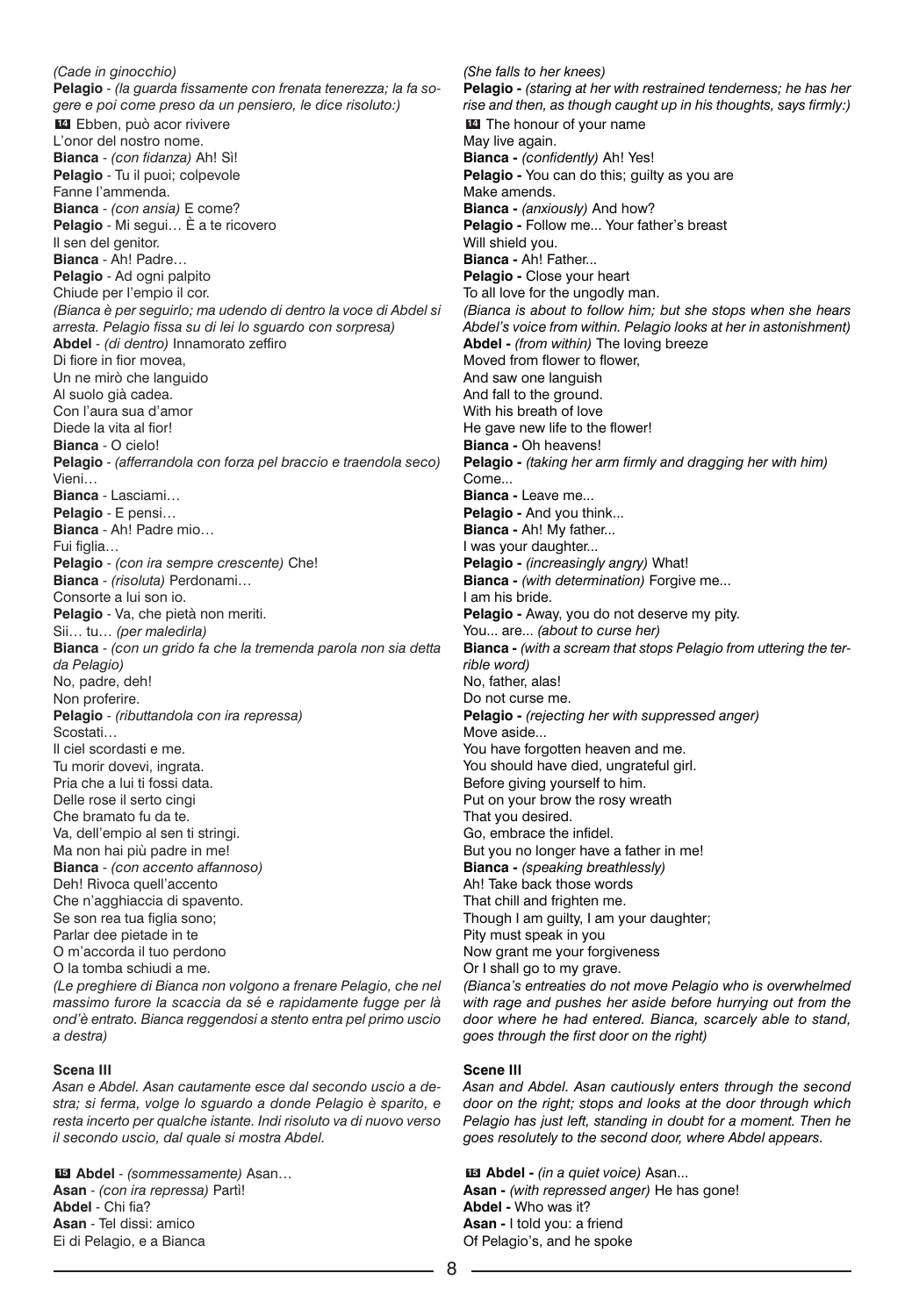Lungamente parlò. **Abdel** - Che dir potea? **Asan** - Vuoi che il ripeta? Insomma ell'è… Trafitto S'ebbe il padre per noi. **Abdel** - Che intendi? **Asan** - Amore Troppo t'accieca! **Abdel** - Asan! **Asan** - Assai clemente Tu fosti con gl'Iberi. Stolta pietà, che arditi Forse gli hai fatti… In sul lor fronte io leggo Concitato il pensier d'una vendetta, Che Bianca ancor prepara. **Abdel** - Ella mentir l'affetto! **16** Taci: sai che Bianca all'Arabo È dell'amor la stella; Le sue virtudi ingenue La fanno a me più bella. Sull'alma sua, che rendere Sa innamorato il cielo, No, non potea distendere La nera colpa il velo. Se col sospetto offendere Volessi il suo candor Direi ch'è densa tenebra Del sole lo splendor! **Asan** - *(con ironico sorriso)* (Mente a se stesso. Il dubbio Già parla nel suo cor.)

#### **Scena IV**

*Aliatar e i suddetti.*

**Abdel** - Che avvenne? **Asan** - Parlate… **Aliatar e Coro** - Ne ascolta. Solenne è quest'ora pe' nostri destini. Già mano d'Iberi nell'ombre raccolta **17** Solleva la testa fra monti vicini. Ne disser tra quelli lo stesso che or ora Entrar qui fu visto… **Asan** - *(ad Abdel)* E dubiti ancora? Aliatar e Coro - E ancor dell'Ispano la fede si regge? A che più trattieni la giusta tua legge? **Abdel** - *(adAliatar, risoluto)* Il sole novello la trovi bandita; E Gione la fronte ricurvi avvilita. **Tutti** - Ricurvi la fronte! *(Con gioia)* **Abdel** - Sia d'Arabo in cor Tremendo lo sdegno che segue l'amor. Sol la voce di vendetta Or sia guida a' passi miei; Di lion che preda aspetta Il mio sdegno sia maggior. Piangi, o Gione; un dì colei Ti salvò dal fato rio; Or non può nemmeno un dio Liberarti al mio furor. **Gli altri** - Gione cada, e un popol rio Non si salvi al tuo furor. *(Abdel seguito da Asan entra nel massimo abbattimento. Aliatar e gli Arabi escono per l'uscio opposto)*

At length to Bianca. **Abdel -** What can he have said? **Asan -** Shall I repeat? In a word she is... Her father Was killed by us. **Abdel -** What do you mean? **Asan -** Love Has made you blind! **Abdel -** Asan! **Asan -** You were most clement To the Spaniards. Foolish pity, which perhaps Has made them bolder... On their face I see The angry thoughts of revenge, That Bianca is still preparing. **Abdel -** Could she lie in her love! **16** Be silent: you know that Bianca Is the Arab's star of love; Her simple virtues Make her all the more beautiful. Over her heart, Which has won heaven's love No black veil of guilt Could ever lie. If I should offend Her candour with suspicion I would say that black night Is the splendour of the sun! **Asan -** *(with an ironic smile)* (He is lying to himself. Doubt Already stirs in his heart.) **Scene IV** *Aliatar and the above.*

**Abdel -** What has happened? **Asan -** Speak... **Aliatar and Chorus -** Listen to us. This is a solemn hour for our destiny. **17** The Spaniards are already gathering In the mountains ready to rise against us. And among them the man Whom I saw entering just now... **Asan -** *(to Abdel)* Do you still doubt this? **Aliatar and Chorus -** Does the Spaniard still keep his faith? What holds back your righteous law? **Abdel -** *(firmly, to Aliatar)* The dawn will find their faith banished; And Gijon bowed and humbled. **All -** Bowed and humbled! *(with joy)* **Abdel -** In the Arab's heart let Dread anger follow love. The voice of revenge alone Will now guide my steps; In my anger I will be more terrible Than the lion that awaits its prey. Weep, oh Gijon; once did she Save you from a terrible fate; Now not even a god Can free you from my fury. **The others -** Let Gijon fall, and a guilty people Fall prey to your rage. *(Abdel followed by Asan exits in deep dejection. Aliatar and the other Arabs leave on the opposite side)*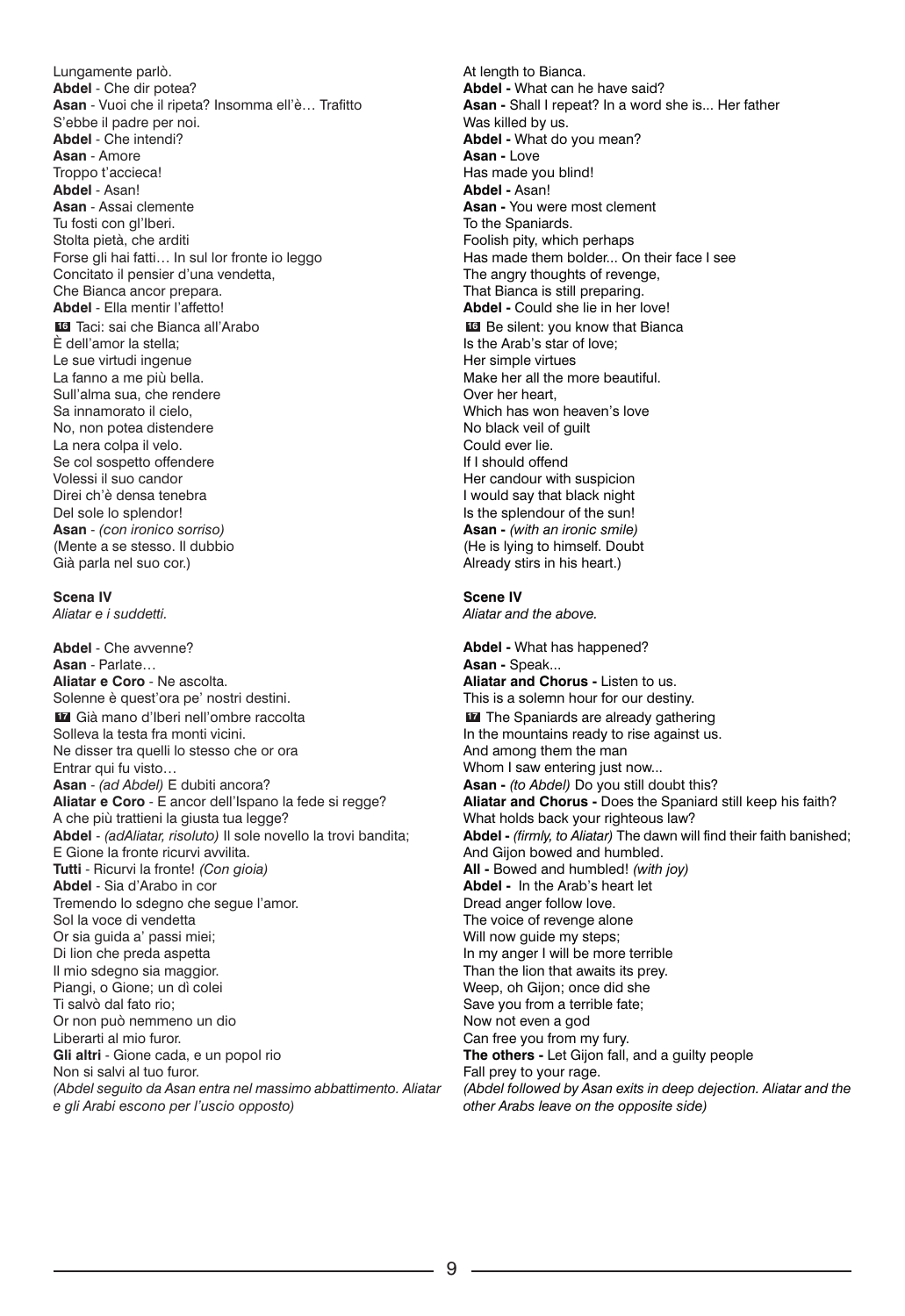# **ATTO TERZO**

# **Scena Prima**

*Piano circondato da rupi e da boschi. Si veggono sulle rupi sentieri praticabili. Nel fondo, da un lato, apparisce un fiume. Chiudono la prospettiva alte montagne. L'alba è presso a sorgere. Mendo, seguito da alquanti Spagnoli, scende da una rupe, guarda d'intorno e con gioia dice:*

**Mendo** - Fummo i primi. **1 I Coro** - Nel cupo mistero La nostr'opra ravvolgesi ancor. Splenda il dì che per l'Arabo altero Giorno fia di spavento e d'orror!

**Scena II** *Altri Spagnoli da un'altra rupe e i suddetti.*

**II Coro** - *(incontrandosi con il primo e arrentandosi)* Spagna! **Mendo e I Coro** - Asturie! **II Coro** - Di cuori e di braccia Un sol braccio formiamo, un sol cor. Provi il peso di nostra minaccia: Ceda l'Arabo al nostro valor!

# **Scena III**

*Altri Spagnoli da una terza rupe, e i suddetti.*

**III Coro** - Spagna! **Mendo, I e II Coro** - Asturie! **III Coro** - Di calda speranza Baldo in noi ferve un palpito ancor. Suoni l'ora di nostra possanza; Colga l'Arabo il nostro furor! *(Dopo breve silenzio s'ode un rumor di remi e poco dopo scorgesi un battello nel fiume)* **Tutti** - Un battello! Egli è! Vediamo… **2**

# **Scena IV**

*Pelagio e i suddetti.*

**Pelagio** - *(scendendo dal battello e stringendo la mano di Mendo e di alcuni Spagnoli)* M'abbracciate, o fidi amici… Siete tutti? **Mendo e Coro** - Pronti siamo A piombar su' rei nemici. **Pelagio** - Vi sia sprone il giogo indegno Che il confin del giusto ha infranto, Il dispregio, cui fur segno Tutt'i nostri, e il comun pianto. **Tutti** - Sì! Pelagio - Le madri ancor piangenti; Noi proscritti, ognor fuggenti… **Tutti** - Morte ai Mori! Questo grido Volerà di lido in lido. Morte ai Mori! È il sol desio Che di noi già ferve in cor. Per la fé del nostro Dio Pugnerai le donne ancor. **Mendo** - *(dopo breve silenzio si rivolge agli altri)* Ma a qual duce l'alta impresa Fideremo? **Pelagio** - Ebben? **Mendo** - Parlate. **I, II e III Coro** - *(a Pelagio)* D'una gente vilipesa Tu le sorti hai sol cangiate;

**CD 2**

# **ACT THREE**

# **Scene One**

*A plain surrounded by cliffs and woods. Paths run up the cliffs. In the background to one side a river. High mountains close the view. It is nearly dawn. Mendo, followed by a large number of Spaniards, climbs down from a cliff, looks around and says with joy:*

**Mendo -** We were the first. **1 I Chorus -** Our work is still cloaked In deepest mystery. The dawn is breaking on the day That will bring fear and horror to the proud Arab!

*More Spaniards climbing down from another cliff and the above.* **II Chorus -** *(meeting the first group and stepping back)*

Spain! **Mendo and I Chorus -** Asturia! **II Chorus -** In heart and arms We form a single arm, a single heart. The Arab will feel the might of our threat: He will yield to our valour!

# **Scene III**

**Scene II**

*More Spaniards from a third cliff, and the above.*

**III Chorus -** Spain! **Mendo, I and II Choruses -** Asturia! **III Chorus - Our bold hearts throb again** With warm hope. Let the hour of our might be tolled; Our fury will fall upon the Arab! *(After a brief silence the sound of oars is heard and shortly afterwards a boat is seen on the river)* **All -** A boat! It is he! Let's see... **2**

# **Scene IV**

*Pelagio and the above.*

**Pelagio -** *(disembarks and shakes hands with Mendo and other Spaniards)* Embrace me, oh true friends... Are you all here? **Mendo and Chorus -** We are ready To fall upon our wicked enemies. **Pelagio** - Let us be spurred on by the unworthy yoke That has gone beyond the bounds of the just, The scorn shed upon All our tears. **All -** Yes! **Pelagio - Our mothers weep;** We are banned, fugitives... **All -** Death to the Moors! Let this cry Ring from shore to shore. Death to the Moors! This is the only desire That burns in all our hearts. For the faith in our God I will even fight against women. **Mendo -** *(after a moment's silence asks the others)* Who will lead us In this mighty deed? **Pelagio -** Well? **Mendo -** Speak. **I, II and III Chorus -** *(to Pelagio)* You have changed the lot Of a reviled people;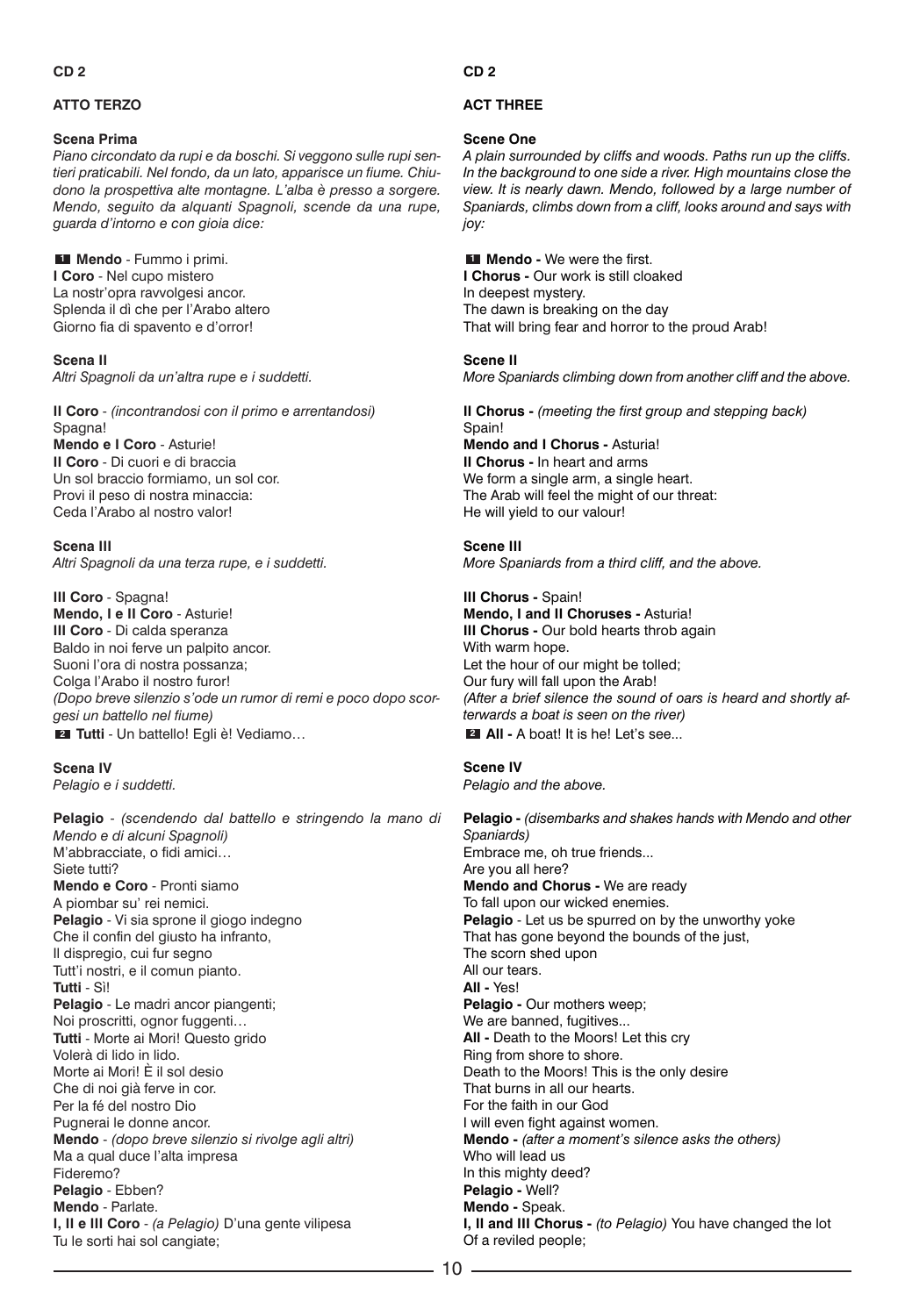Tu ne guida… **Pelagio** - *(con sorpresa)* Che! **Mendo** - *(presentando a Pelagio rispettosamente un elmo, un brando ed uno scudo)* Ti cingi Di quest'armi. **Gli altri** - Spagna è in te. Questo ferro in pugno stringi. **Pelagio** - *(con sentita gioia)* Duce io son… **Mendo e Coro** - Sii nostro Re. Noi giuriam sacrarti ognor Per la patria e braccio e cor. **Pelagio** - *(commosso fino alle lagrime)* Io non avea più lagrime **3** Per la perduta figlia; Ma lagrime sì tenere Non mai bagnar le ciglia! Ah! Se vigor concedere Al braccio Iddio vorrà, L'onta lavar d'un popolo Il brando mio saprà.

#### **Scena V**

*Un Gionese, da una delle rupi, e i suddetti.*

**Gionese** - *(ansante)* Pelagio! **4 Tutti** - Che? Dì! **Gionese** - Nunzio Di lutto io son fatale. **Pelagio** - Parla… **Gionese** - Promulga l'Arabo Iniqua legge. **Pelagio** - E quale? **Gionese** - Ei vuol che il nostro popolo Rinneghi la sua fede. **Tutti** - Fia vero! **Pelagio** - E tanta infamia Il vil da noi richiede! De''ora che fia pubblico L'obbrobrioso editto Sconti col sangue l'empio Quest'ultimo delitto. **Gli altri** - Sì: delle nostre lagrime Il cielo si stancò! **Pelagio** - Giorno immortal di gloria Egli per noi segnò. No, non fia che maledetto Nome Ispano suoni in terra, Fin che un cor ne scalda il petto Guerra al Moro, atroce guerra. O mia patria, o suol natio, La tua fede non cadrà; Bella più col regno mio A brillar comincerà! **Gli altri** - *(circondando Pelagio, con animo)* Dalle balze, da' dirupi Di que' monti scenderemo; Assetati come lupi Contro il Moro piomberemo. Il desio della vittoria Braccio e cor ne infiammerà Morte all'empio - Onore e gloria All'Iberia in ogni età. *(Pelagio sale sul battello e gli altri si disperdono sui monti)*

You must lead us... **Pelagio -** *(surprised)* What! **Mendo -** *(respectfully handing Pelagio a helmet, a sword and a shield)* Put on These arms. **The others -** Spain is in you. Hold this sword in your hand. **Pelagio -** *(with a feeling of joy)* I am your leader… **Mendo and Chorus** - Be our King. We swear to honour you For our country with arm and heart. **Pelagio** - *(moved to tears)* **3** I had no more tears For my lost daughter; But never have such tender tears Bathed my eyes! Ah! If God grants strength To my arm, My sword will wipe away The shame of our people.

**Scene V**

*A man from Gijon, coming down from one of the cliffs, and the above.*

**Man from Gijon -***(panting)* Pelagio **4 All -** What? Speak! **Man from Gijon -** I am the bearer Of dire news. **Pelagio -** Speak... **Man from Gijon -** The Arab Has passed a sinful law. **Pelagio -** What law? **Man from Gijon -** He wants our people To deny their faith. **All -** Can this be? **Pelagio -** How can the wretch Ask such infamy of us? Now that this shameful edict Is published The wicked man must Pay for his sin in blood. **The others -** Yes: Heaven is weary Of our tears! **Pelagio -** It brings us the day Of immortal glory. No, let the name of Spain Never be cursed As long as one heart still beats War to the Moor, terrible war Oh my country, oh native land Your faith will not falter; With my reign Faith will shine anew! **The others -** *(enthusiastically around Pelagio)* From the crags and cliffs We will come down; Hungry as wolves We will fall upon the Moor. The desire for victory Will fire our hearts and arms Death to the wicked man - Honour and glory To Iberia for ever. *(Pelagio climbs onto the boat the others move back into the mountains)*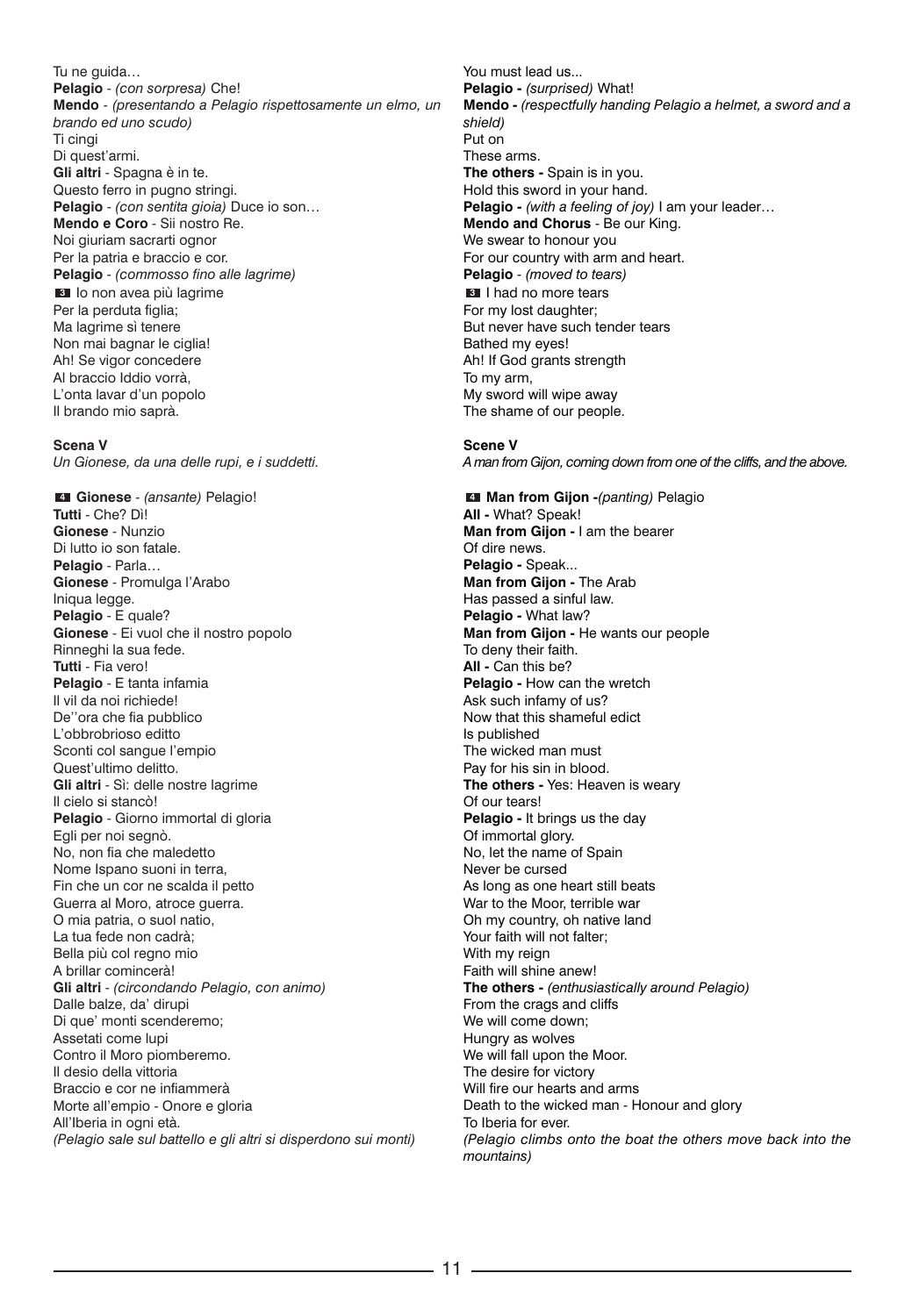# **Scena VI**

*Stanza come nella scena prima dell'atto secondo. Abdel solo.*

**Abdel** - Ch'ella non osi offrirsi a' sguardi miei! **5** La prece d'un'iniqua

Al mio cor più non giunge. Pari a belva ferita Freme l'alma tradita. In seno in tal momento De' miei deserti le tempeste io sento! Di sue pietose lagrime **6** M'è il dì scolpito in mente: Chiedea perdono, grazia A' piedi miei gemente. Un astro malinconico Parea nel suo dolor… Ah! Nacondea la perfida Il tradimento in cor! In me quel pianto scorrere Sentii qual vampa ardente. L'amai qual ama un Arabo D'amore onnipossente. Sorrise a me quell'anima: Ah! Nascondea la perfida Il tradimento in cor!

# **Scena VII**

*Asan ed il suddetto.*

**Asan** - *(dall'uscio a sinistra, misteriosamente)* Signor! **7 Abdel** - *(arrestandosi)* Che vuoi demone maledetto? **Asan** - Quell'uomo… **Abdel** - Ah! Sì… **Asan** - Lo stesso Che qui con la tua Bianca… **Abdel** - Parla… **Asan** - Da' monti in Gione egli venia; Aliatar lo vide, il riconobbe… **Abdel** - Ebben? **Asan** - Caduto è in poter nostro. **Abdel** - Oh gioia! Si conduca a me innanzi. *(Asan esce)* Ormai al mio pensioer, Sia pur tremendo, ma si mostri il vero!

# **Scena VIII**

*Pelagio e il suddetto.*

**Abdel** - *(a Pelagio, che seguito da due guardie Arabe è rimasto immobile presso l'uscio a sinistra)* 8 lo ti raggiungo... Svelati... Favella… qual cagione Ti trasse qui? **Pelagio** - La patria Non sai che m'ebbi in Gione? **Abdel** - Ma fino a Bianca movere Qual mai pensier t'ha spinto? **Pelagio** - Pensier che nudre l'anima D'un uomo ancor che vinto. **Abdel** - *(con ira sempre crescente)* Pensier d'un vinto! Orribile Detto schiudesti, indegno! **Pelagio** - E l'oserei ripetere. **Abdel** - Né tremi tu il mio sdegno? **Pelagio** - Tremar! Non sai qual odio M'accende contro te! **Abdel** - Il mio furor più limiti Non ha. *(Brandisce un pugnale ed è per avventarsi contro Pelagio, ma*

# **Scene VI**

*The same room as in the first scene of the second act. Abdel alone.*

**Abdel** - Let her not dare appear before me! **5**  The prayers of a wicked woman No longer reach my heart. Like a wounded beast My betrayed heart trembles. In this dread moment I feel the storms of my deserts! Her pleading tears **6** Are etched in my mind: She begged for forgiveness and mercy Weeping at my feet. In her sorrow She was like a melancholy star. Ah! The false maid hid Treachery in her heart! Her tears touched me And I felt a flame in my heart. I loved her as an Arab loves With a love almighty. That soul smiled at me: Ah! The false maid hid Treachery in her heart!

# **Scene VII**

*Asan and the above.*

**Asan -** *(mysteriously, from the door on the left)* Sir! **7 Abdel -** *(stopping)* What do you want, you accursed demon? **Asan -** That man... **Abdel -** Ah! Yes... **Asan -** The man Who here with your Bianca... **Abdel -** Speak **Asan -** He came from the mountains of Gijon; Aliatar saw and recognised him... **Abdel -** Well? **Asan -** He has fallen into our power. **Abdel -** Oh joy! Bring him to me. *(Asan leaves)* And now let me discover The truth, though it be terrible!

# **Scene VIII**

*Pelagio and the above.*

**Abdel -** *(to Pelagio, standing motionless at the door on the left with two Arab guards)* **8** I have found you... Reveal yourself... Speak... what cause Brings you here? **Pelagio -** Do you not know That Gijon is my country? **Abdel -** But what thought led you To come to Bianca? **Pelagio -** A thought the feeds the soul Of a man though beaten. **Abdel -** *(increasingly angry)* The thought of a beaten man! Horrible words You wretch! **Pelagio -** And I would dare to repeat them. **Abdel -** Do you not tremble at my rage? **Pelagio -** Tremble! You do not know What hatred burns in me against you! **Abdel -** My fury has No more bounds. *(He draws a dagger and is about to rush at Pelagio, but Bianca*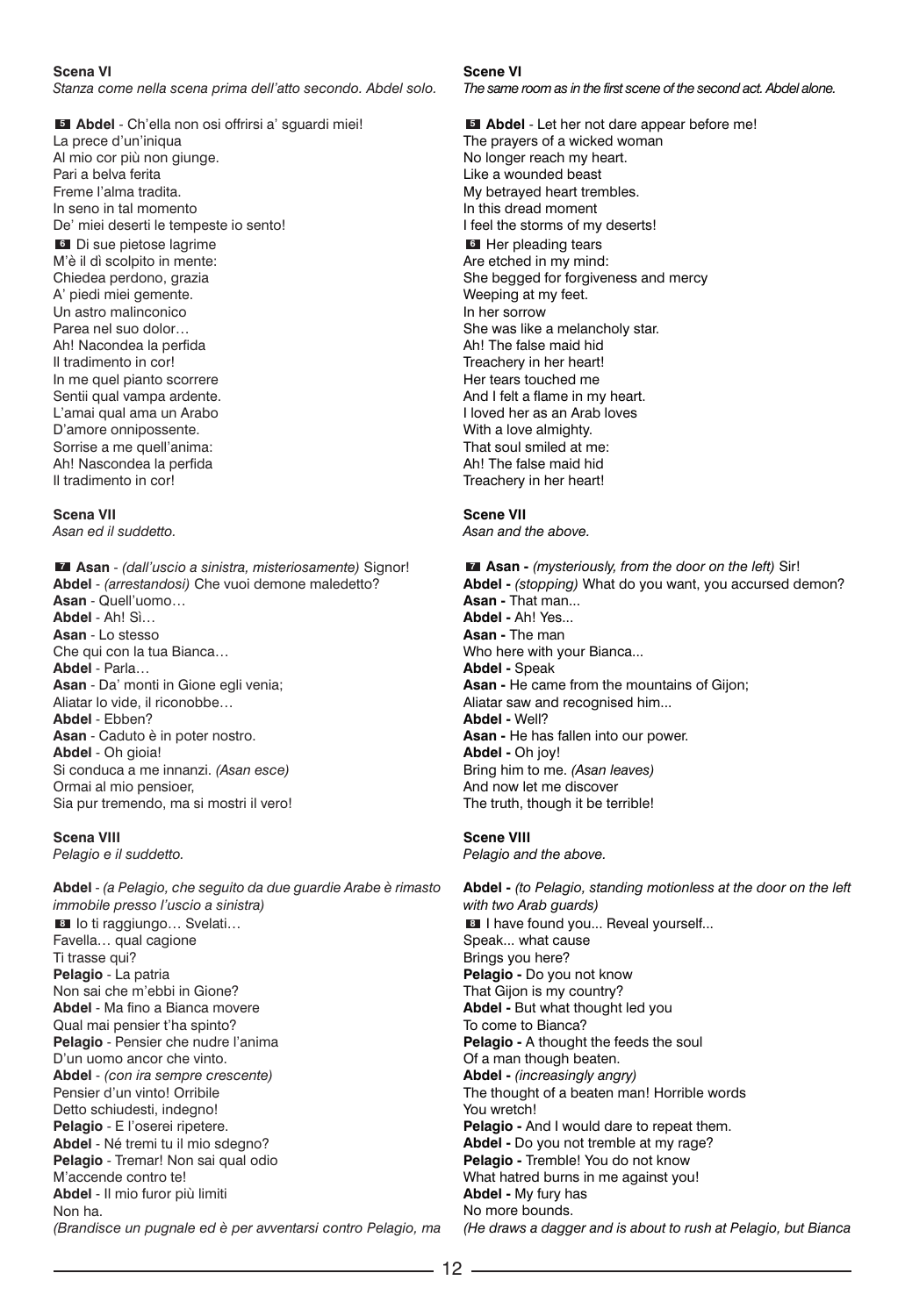*lo trattiene ul braccio di Bianca, che esce precipitosamente dall'uscio a destra)* **Bianca** - È mio padre! **Abdel** - Che! **Pelagio** - *(con nobile dignità avanzandosi)* Sì, Pelagio, o vil, son io, **9** Che di te, de' tuoi non teme. Son la folgore di Dio Che su te sdegnosa freme. Vibra il ferro, dammi morte, Della tua segnal sarà. Il poter che credi forte Come polve al vento andrà. **Abdel** - (Ei, Pelagio! Oh, quale piomba Gelo arcan nel petto irato! Ahi, dal sonno della tomba Qual poter l'ha mai destato? Dal suo labbro uscì un accento Che funesto risuonò. Un terror nell'alma sento Che la mano m'arrestò!) **Bianca** - *(si avvicina al padre ed a bassa voce e supplichevole)* La mia prece in tal momento S'alza a te, siccome a Dio. Abbia fine il mio spavento: Taci, ah, taci, o padre mio! *(Rivolgendosi ad Abdel)* Vedi tu, qual cor la sorte Ritornava a questo cor… Or a me, se il vuoi, dà morte, Ma risparmia il genitor! *(S'ode uno squillo di tromba)*

# **Scena IX**

*Asan e i suddetti.*

**Abdel** - Uno squillo! Che avvenne? **10** *(Ad Asan che viene dall'uscio a sinistra)* **Asan** - Signore, Pronto accorri! **Abdel** - La legge? **Asan** - Bandita Essa appena, destata a furore, Negò Gione obbedirla, ed ardita Surta è in armi… **Abdel** - O mia rabbia!

#### **Scena X**

*Aliatar, Giralda, Soldati, Donzelle arabe e i suddetti*.

**Aliatar e Coro** - Sventura! Son gl'Ispani già presso le mura. **Abdel** - Ogni sforzo del vil non pavento! **Bianca** - Padre, ah, padre! **Pelagio** - (O mia gioia, ti sento!) **Abdel** - *(mostrando Pelagio ad Aliatar)* Resti ei qui nella torre… Sia cinto Di catene. **Bianca** - Ah! **Pelagio** - Non porto, perché? **Abdel** - Tu l'avrai tra brev'ora… Del vinto Pria la strage sia morte per te. **Bianca** - *(supplichevole ad Abdel)* Abdel! Abdel! **Abdel** - *(ad Asan, Aliatar e Coro)* Su, all'armi! **Asan, Aliatar e Arabi** - Sul vinto Piomberemo guidati da te. **Pelagio** - *(ad Abdel)* Vano fia… chi fa sorger l'estinto L'ora estrema segnava per te! **Abdel** - *(a Pelagio con ira)* Delle mie schiere impavide Su voi già il nembo rugge. Sarem fatal meteoro

*rushing in from the right holds him back)*

**Bianca -** He is my father! **Abdel -** What! **Pelagio -** *(stepping forward with dignity)* Yes, you wretch, I am Pelagio, **9** One who fears neither you nor your men. I am the scourge of God That angrily awaits to strike you. Plunge your dagger, bring me death, It will be the signal for your own death. The power that you thought was strong Will be as dust in the wind. **Abel -** (Ah, Pelagio! Oh, what hidden chill Strikes my enraged breast! Ah, from sleep to death What power has awoken him? A word from his lips That sounded fateful. I feel a terror in my soul That has stopped my hand!) **Bianca -** *(approaching her father with a supplicant voice)* In this moment my prayer Rises to you and to God. Let my fear have an end: Be silent, oh father, be silent! *(to Abdel)* You see what heart fate Has brought back to my heart... Now, if you wish, kill me, But spare my father! *(a trumpet peals)*

# **Scene IX**

*Asan and the above.*

**Abdel -**A trumpet! What has happened? **10** *(To Asan who enters through the door on the left)* **Asan -** Sir, Come quickly! **Abel -** The law? **Asan -** As soon at it was published It stirred fury, Gijon refused to obey it, and has Boldly risen in arms... **Abdel -** Oh what rage!

#### **Scene X**

*Aliatar, Giralda, Soldiers, Arab maidens and the above.*

# **Aliatar and Chorus -** Doom!

The Spaniards are already at the walls. **Abdel -** I do not fear the cowards' doing! **Bianca -** Father, ah, father! **Pelagio - (**Oh my joy, I hear you!) **Abdel -** *(showing Pelagio to Aliatar)* Keep him here in the tower... Bind him In chains. **Bianca -** Ah! **Pelagio -** And not death, why? **Abdel -** You will die presently... First The slaughter of the defeated will be a death for you. **Bianca -** *(begging Abdel)* Abdel! Abdel! **Abdel -** *(to Asan, Aliatar and Chorus)* Come, to arms! **Asan, Aliatar and Arabs -** We shall fall upon the vanquished Led by you. Pelagio - *(to Abdel)* All in vain... he who raises the dead Has set your final hour! **Abdel -** *(angrily to Pelagio)* The host of my fearless men Already thunders down on you. We will be a fateful meteor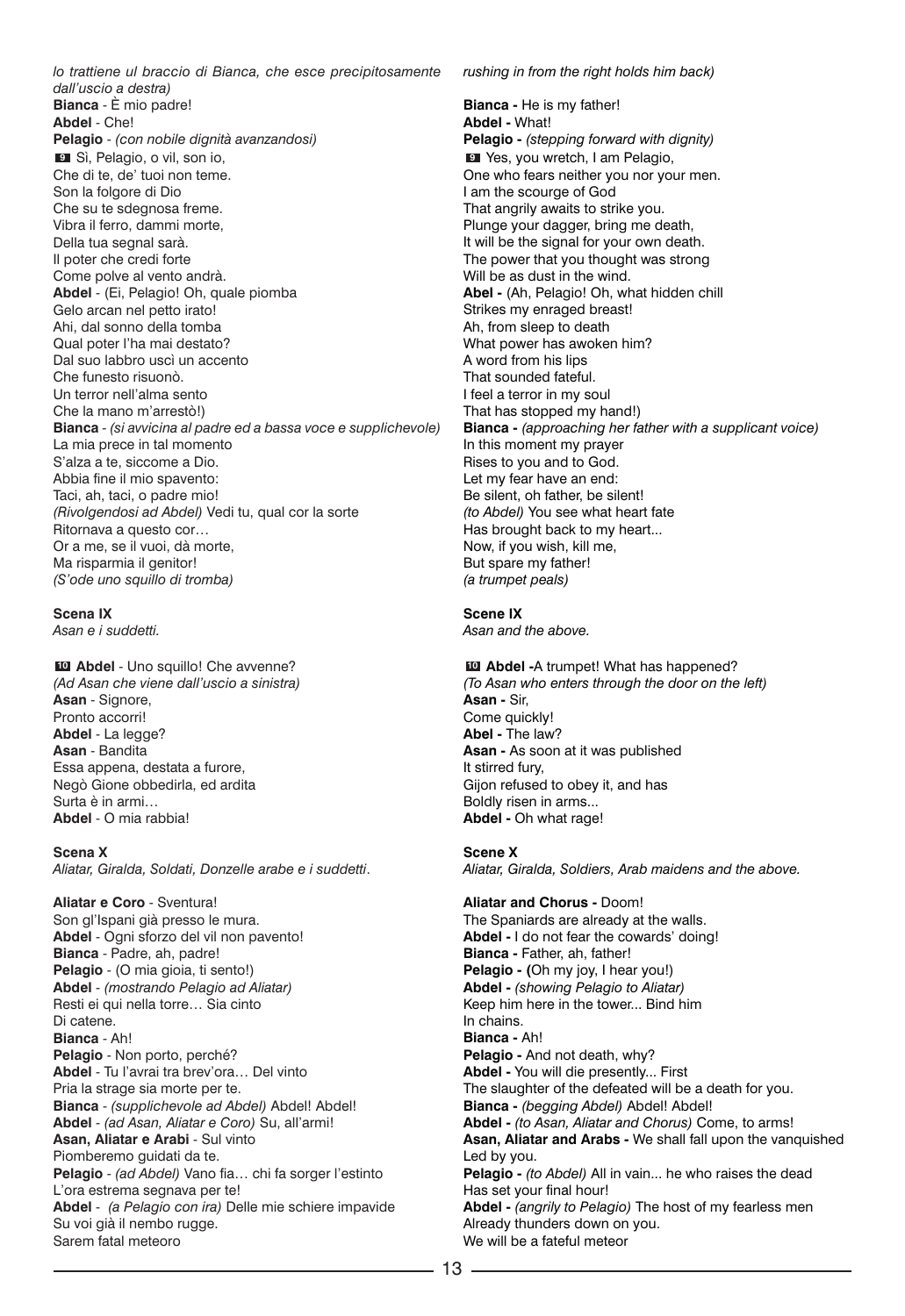Di foco che distrugge. L'ardir de' vili è soffio Che un'aura sperderà. *(A' suoi)* Corriamo alla vittoria; Abdel vi guiderà. **Pelagio** - *(ad Abdel con disprezzo)* Menti a te stesso; è un turbine Vendicator che rugge. Già un popol desto unanime Il tuo poter distrugge. L'ardir dei forti è un soffio Cui nulla sperderà. Tu corri alla tua perdita: Iddio ti schiaccerà. **Bianca** - *(nel massimo abbattimento)* Tremendo, formidabile Di morte un duol mi strugge. Ahi! Dalla lotta orribile Il mio pensier rifugge! Figlia, e consorte misera, Pace per me non v'ha! Ah! Padre… ah! Sposo, uditemi… Di voi, dime pietà! **Asan, Aliatar ed Arabi** - L'ardir de' vinti è soffio Che il vento sperderà! Si corra alla vittoria, Essa con noi sarà. **Arabe** - Correte alla vittoria, Essa con voi sarà! **Giralda** - *(a Bianca)* Calma l'affanno, o misera, Iddio con noi sarà! *(Abdel alla testa degli Arabi corre alla pugna, non senza aver fatto circondare Pelagio da alcuni Arabi, che muovono per condurlo nella torre. Le Arabe seguono Abdel. Bianca sorretta da Giralda entra a destra)*

# **ATTO QUARTO**

#### **Scena Prima**

*Sala chiusa, che mena alle prigioni delle torri, con quattro porte laterali. È rischiarata dalla luce del sole che passa per un cancello superiore. A sinistra dello spettatore si osserva una parte di torre, al cui fianco un uscio ferrato. In fondo verone praticabile, che fa vedere in qualche distanza parte della città di Gione. Bianca sola, nella più grande agitazione si avvicina al verone e volge lo sguardo verso la città. Odesi ad intervalli prolungati lo squillar delle trombe.*

Ahi! Più ferve la pugna! Ei non fuggia! **11** Pel mio sposo tremai! Pel padre ancora, Tremar pel padre or deggio! Pregar vorrei. Pregar per chi? Tua mano, Sol tua mano, onnipossente Iddio, Può dar conforto nell'affanno mio! *(Cade in ginocchio in atto di preghiera)* D'un infelice accogliere, **12** O ciel, tu dei gli accenti. Tu sol, tu sol concedere Puoi fine a' miei tormenti. A questa vita toglimi Di morte assai peggior; Ma dal perielio salvami Lo sposo e il genitor!

Of destroying fire. The action of the coward is a breath That the breeze will drive away. *(To his men)* Let us run to victory; Abdel will lead you. **Pelagio** *(scornfully to Abdel)* You lie to yourself; this is the roar Of the avenging host. Even now the people rise as one To destroy your power. The action of the strong is a breath That nothing can drive away. You race to your demise: God will crush you. **Bianca -** *(totally overwhelmed)* A dread, terrible Foreboding of death besets me. Ah! My thoughts flee From this horrible battle! Wretched daughter and wife, There is no peace for me! Ah! Father… ah! Husband, listen to me… Have mercy on me! **Asan, Aliatar and Arabs -** The action of the defeated is a breath That the breeze will drive away. We run to victory, It will be ours. **Arab maidens -** Run to victory, It will be yours! **Giralda -** *(to Bianca)* Calm your sorrows, oh poor girl, God will be with us! *(Leading the Arabs Abdel runs out with his dagger in hand but first has Pelagio surrounded by Arabs who will take him to the tower. The Arab maidens follow Abdel. Bianca, sustained by Giralda, enters on the right)*

# **ACT FOUR**

#### **Scene One**

*A closed room leading into the prisons in the towers, with four doors at the sides. It is lit by sunlight through an upper grate. On the audience's left we see a part of the tower, at the side of which there is an iron gate. In the background an accessible balcony from which Gijon can be seen in the distance. Bianca alone, in great agitation, approaches the balcony and looks towards the city. At long intervals we hear long trumpet peals.*

**III** Ah! The battle rages on! He does not flee! Do I tremble for my husband! For my father I must tremble now for my father! I would pray. Pray for whom? Your hand Your hand alone, almighty God, Can comfort my suffering! *(She falls to her knees to pray)* Oh heaven, listen to the words **12**Of an unhappy woman. You alone can bring An end to my torments. Spare me this life Far worse than death; But from danger save My husband and father!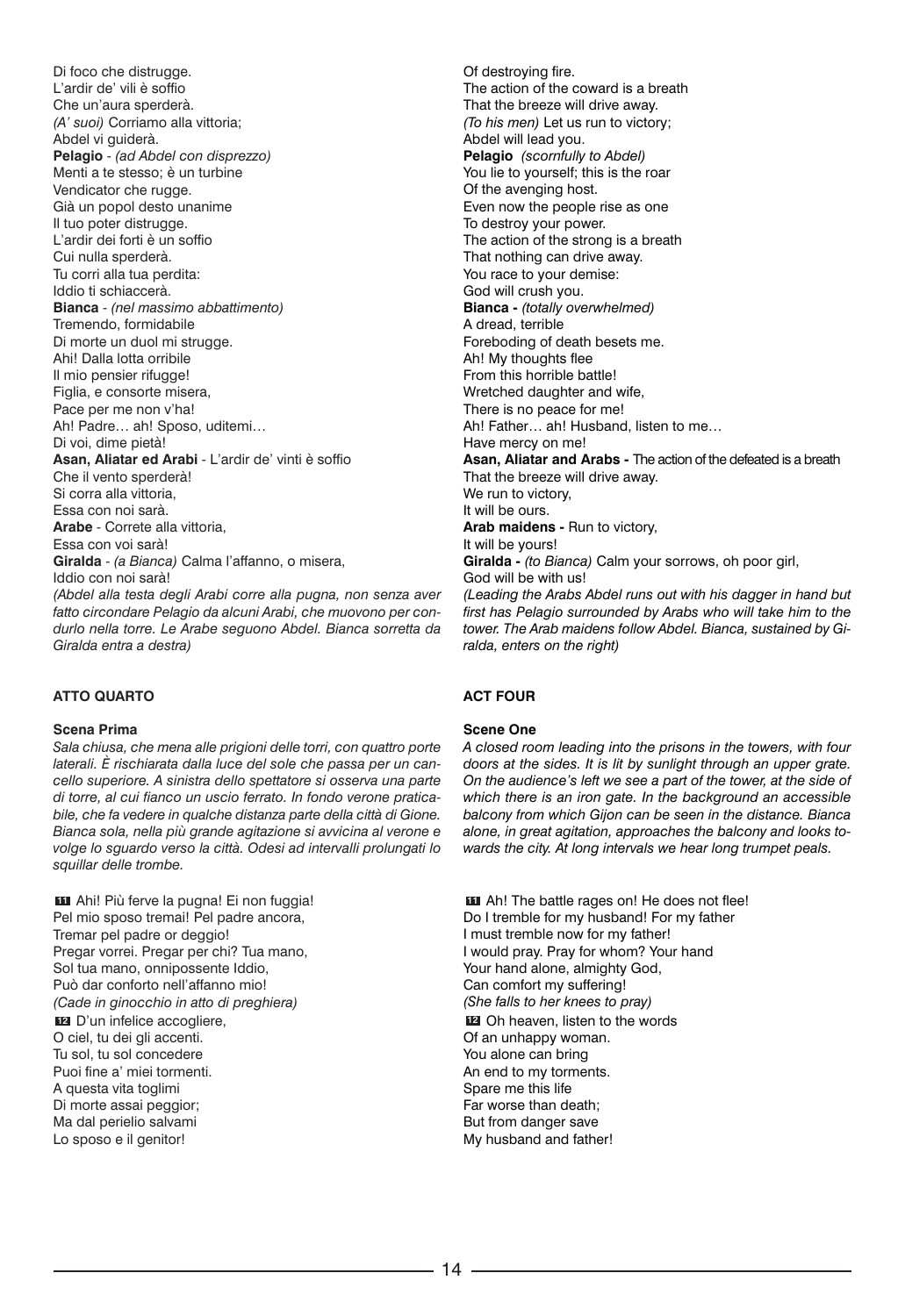# **Scena II**

*Abdel e la suddetta.*

**Abdel** - *(vien pallido e tutto in disordine. Mentre muove verso l'uscio ferrato, vede Bianca, si arresta, la fissa alquanto con ira, poi le si avvicina e con accento d'infernale ironia le dice:)* Preghi! **Bianca** - *(alla voce di Abdel si scuote e si alza)* **13** Ah! Sì! **Abdel** - Nel pianto prega. **Bianca** - Più che sacro è il pianto mio! **Abdel** - Il perdon che Iddio non niega Di tua colpa or chiedi a Dio. **Bianca** - Di mia colpa! Ancor tu credi… **Abdel** - Taci! **Bianca** - M'odi! **Abdel** - Taci! **Bianca** - *(rimane atterrita ed immobile)* aHIMè! **Abdel** - Nel sangue a rivi ancor fumante **14** Volgi lo sguardo, volgi esultante. Odi la mesta voce de' vinti: T'inebbria, o donna, ne miei già estinti! Tu, sciagurata, tu m'hai tradito; Perduto io sono, e il son per te… Ma il fato estremo se m'ha colpito Quel fato istesso avrai da me! **Bianca** - *(supplichevole)* La tua disperdi mortal minaccia, Il tuo sospetto da te discaccia; Io per amarti solo vivea. Se questa è colpa d'amor son rea. Del padre isesso, del padre il core Più non trovava la figlia in me… Inorridisci! Dal genitore Fui maledetta, e il fui per te! **Abdel** - *(abbandonandosi ad un'ira sempre crescente)* Tuo padre! Più le furie In me tu accendi omai. **Bianca** - Mio padre! **Abdel** - È l'olocausto Che all'ira mia serbai. Egli è in mia man… Cadavere A' suoi saprò mostrarlo. *(È per andare verso l'uscio ferrato, portando la mano a un pugnale, che ha nella cintura)* **Voci sulla via** - Viva l'eroe d'Asturia! **Bianca** - *(con gioia mista a spavento)* Oh Dio! **Abdel** - *(corre al verone, e guardando sulla via, con grido)* Chi mai sottrarlo A me potea? Ei libero! **Bianca** - Ti calma! **Abdel** - Ei vincitor! Chi lo salvò? **Bianca** - *(nel massimo spavento)* Non chiederlo! **Abdel** - Tu fosti! **Bianca** - *(cadendo a' ginocchi di Abdel)* Ah! **Abdel** - Iniquo cor! In quel gemito represso Manifesto è il tuo delitto. Provocato il cielo istesso **15** Tua condanna ha il ciel già scritto. Nell'abisso che schiudesti Io con te discenderò. Avrò morte, tu il volesti; Vendicato almen morrò! **Bianca** - Deh! M'uccidi, sii clemente, Più la vita non desio. No, non teme un'innocente Di mostrarsi innanzi a Dio.

## **Scene II** *Abdel and the above.*

**Abdel -** *(pale and dishevelled. As he moves towards the iron gate he sees Bianca and stops, staring at her in anger. Then he steps up to her and with a tone of infernal irony says:)* Pray! **Bianca -** *(starting and getting to her feet as she hears* **13** *Abdel's voice)* Ah! Yes! **Abdel -** Pray in tears. **Bianca -** My tears are more than sacred! **Abdel -** Beg now for the forgiveness That God did not deny to your sin. **Bianca -** My sin! You still believe... **Abdel -** Be silent! **Bianca -** Listen to me! **Abdel -** Be silent! **Bianca -** *(aghast and unmoving) Alas!* **Abdel -** Turn your eyes and exult **14** At the rivers of hot blood. Here the sad voices of the vanquished: Delight, oh woman, at the death of my men! You, wretch, you betrayed me; I am lost because of you... But if this dread fate strikes me You will suffer the same fate at my hand! **Bianca -** *(entreating him)* Take back your mortal threat, Shuffle off your suspicion; I lived only for the love of you. If this is a sin I am guilty of love. My father's own heart Could no longer find his daughter in me... Be appalled! I was cursed By my father for your sake! **Abdel -** *(abandoning himself to ever greater rage)* Your father! You fire My fury even more. **Bianca -** My father! **Abdel -** He is the victim That you have kept for my anger. He is in my hands... I shall show His corpse to his men. *(He moves towards the iron gate, his hand on the dagger in his belt)* **Voices from the street -** Long live the hero of Asturia! **Bianca -** *(with a mixture of joy and fear)* Oh God! **Abdel -** *(running to the balcony to look onto the street, he calls out)* Who managed to take him From me? He is free! **Bianca -** Be calm! **Abdel -** He is victorious! Who saved him? **Bianca -** *(terrified)* Do not ask! **Abdel -** It was you! **Bianca -** *(falling to her knees in front of Abdel)* Ah! **Abdel -** Sinful heart! All your guilt speaks In that suppressed sigh. You have provoked heaven itself **15** And heaven has condemned you. I will fall with you Into the abyss you have opened. I shall find death, as you wished; But at least will die avenged! **Bianca -** Alas! Kill me, be merciful, I no longer desire to live. No, an innocent woman does not fear To appear before God.